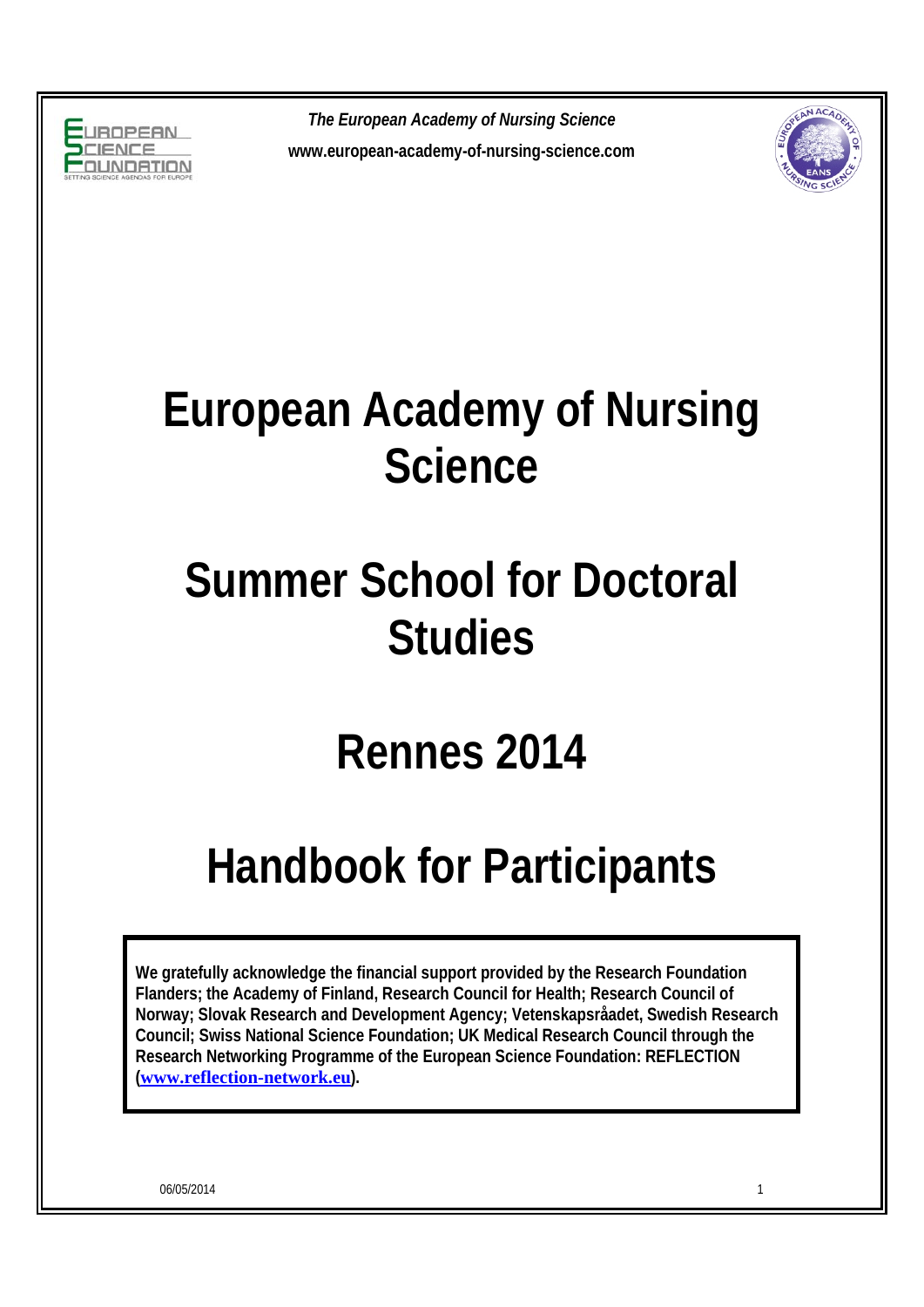



## **Introduction**

We are delighted to be able to welcome you as a participant to the European Academy of Nursing Science (EANS) annual summer school for doctoral nursing studies

This handbook contains information on the summer school. It includes some background information about EANS, the aims of the summer school, some information about the curriculum and details of preparation work you must do before attending the summer school. During the summer school you will be asked to give a number of presentations and it is essential you prepare for these before you arrive.

- **Section A** an overview of the EANS summer school.
- **Section B** the EANS summer school curriculum in detail
- Section C preparation work you must do before the EANS summer school
- **Section D** timetables
- **Section E** a selection of relevant references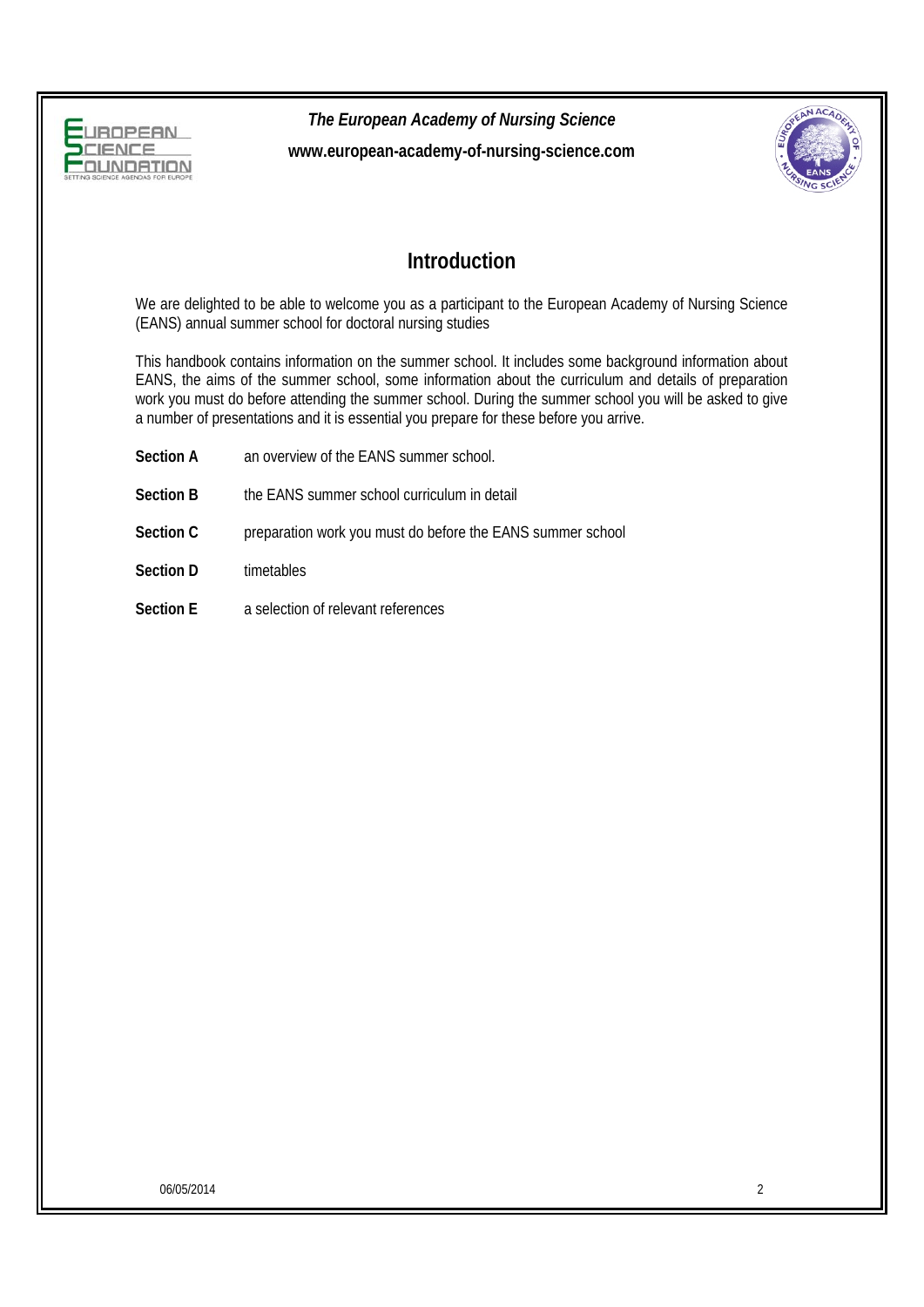



## **Section A**

## **Overview of the EANS Summer School**

06/05/2014 3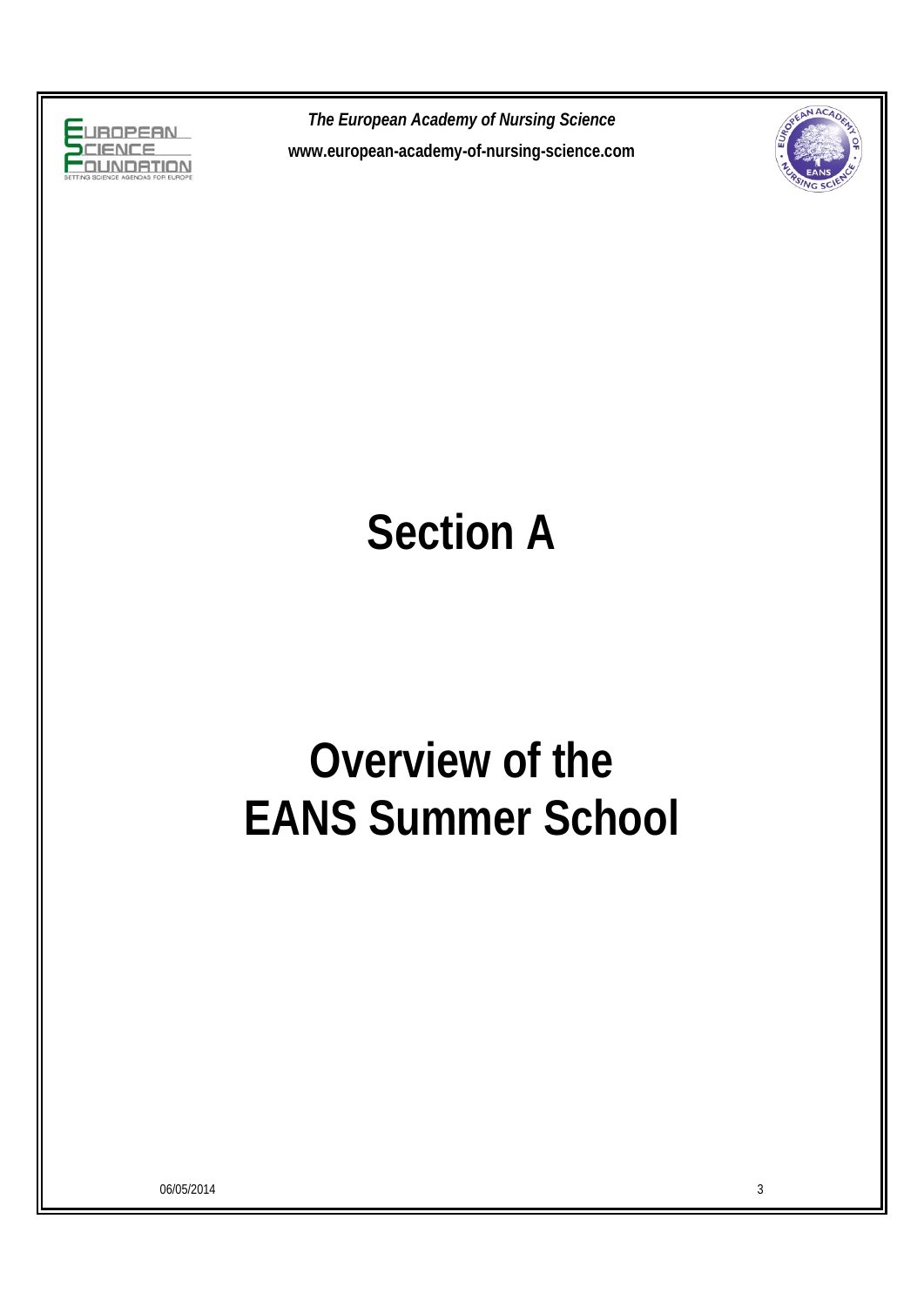



## **The European Academy of Nursing Science**

### **History of EANS**

EANS is ten years old. It grew out of a network of academics, most of whom taught PhD programmes in nursing in European universities. In 1998, these academics started running international summer schools for students in their universities who wished to network together. As the value of these schools became apparent, and the work involved in running them expanded, EANS was formed as an association with formal bylaws: 'an independently organised body composed of individual members who have made significant contributions to the advancement of nursing science in Europe through scholarship and research'.

The Academy's purpose was to 'sustain a forum of European nurse scientists to develop and promote knowledge in nursing science and to recognise research and scholarly achievement in the pursuit of excellence', or as specifically stated by founding President, Professor Rosemary Crow:

- to provide a forum for debate and constructive discussion that was free from national and/or local political agendas
- for Scientists who had established programmes of research to share their ideas with other experienced scientists, something most likely to happen across national boundaries
- to develop themes both of a theoretical and methodological nature, such that these would contribute to the wider scientific community
- to be a source of leaders in Nursing Science across Europe from which, for example, Scientific Committees needing expertise in a relevant field of Nursing Science could draw

#### **Internal Structure**

An elected Board consisting of 13 members governs EANS. The Full Members of EANS directly elect the President and Vice President and eleven Board members. The Board appoints the Secretary and Treasurer from ordinary elected members. Board members serve for a maximum of two terms of three years each, having to seek re-election if they wish to serve for a second term. Decisions taken by the Board, together with a description of the activities and finances of the organisation are presented to an annual meeting of EANS where Members can question the Board.

### **Membership**

EANS was initially set up as an organisation of experienced nurse researchers only, not a mass membership movement. Membership of the Academy was restricted to experienced nurse scientists – essentially the initial small group of founders, their colleagues and those that were experienced enough to teach the summer schools. Members were called 'Fellows' and expected to have made a considerable contribution to nursing science before they would be accepted as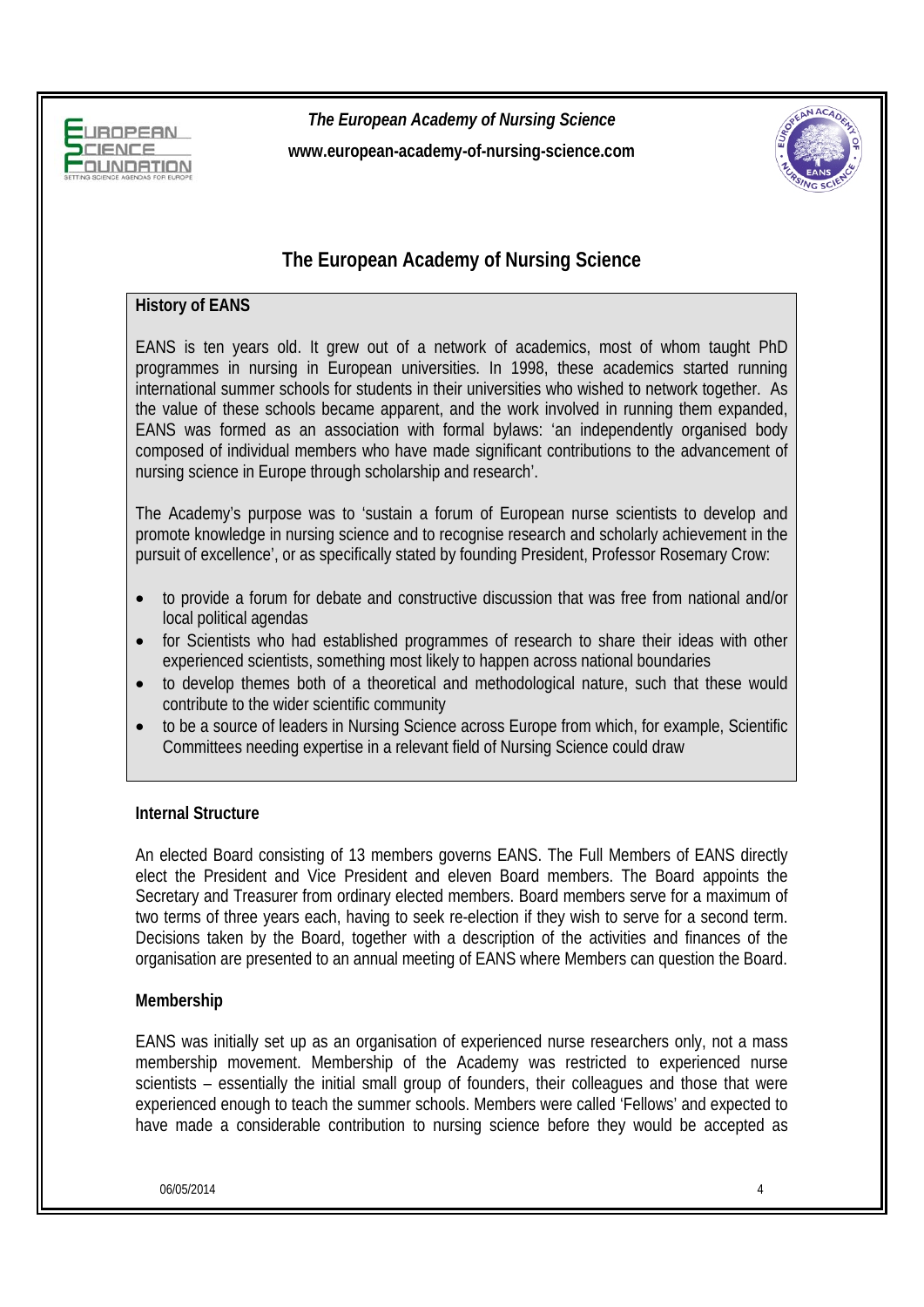



members. A membership committee assessed this contribution in the traditional manner through scrutiny of the breadth, depth and relevance of applicants' publication records. Fellows had voting rights and could attend annual meetings. In the intervening years the criteria for Fellowship of EANS has been formalised to include bibliometric analysis (using the 'h-index') and specific appraisal of the applicant's contribution to the field of research in nursing. A sub-committee of EANS undertakes this.

Almost as soon as EANS was formed, a group of students from the summer school who had been profoundly influenced by their experiences there lobbied to be included in EANS. Previously, the expectation of the founders had been that summer school students would benefit from their experience, become 'early stage researchers' and develop their academic careers without further contact with EANS. They would then join EANS at some undefined later point, when they had amassed enough experience and expertise to qualify for membership – thought to be about ten years later. These ex-students questioned the wisdom of this view and sought to retain the opportunity to meet, network with each other and continue to receive input from their teachers in order to support their nascent careers.

The EANS board acquiesced to this request and set up a new class of membership, the Scholars. Initially, Scholars were eligible for membership of EANS if they had completed the summer school. They paid a 50% reduced membership fee, were permitted to self-organise a programme to run alongside the summer school but had no voting rights and could not stand for Board positions. Many Fellows contributed to this summer 'scholars' programme' in order to continue these early stage researchers' education. Shortly after, the criteria for an EANS scholar were widened to include early stage researchers with PhDs but no experience of the summer school.

In 2013, Fellows of EANS voted to change this situation, to eliminate the 'democratic deficit' and remove the two tier-membership situation whereby Scholars were members who paid a fee but did not have voting or decision making rights. From 2013 onwards EANS consists of Full members and Student members.

Full members are nurses who are European nationals and have been awarded their PhD. Full members have full voting and nomination rights.

Student members are nurses who are European nationals, are studying for their PhD and are attending, or have attended, the EANS summer School. Student membership is limited to six years.

Fellowship of EANS is now an honorary title bestowed on members who meet the previously agreed criteria for Fellowship.

Details of how to apply to become a member of EANS are available on the academy's website: www.european-academy-of-nursing-science.com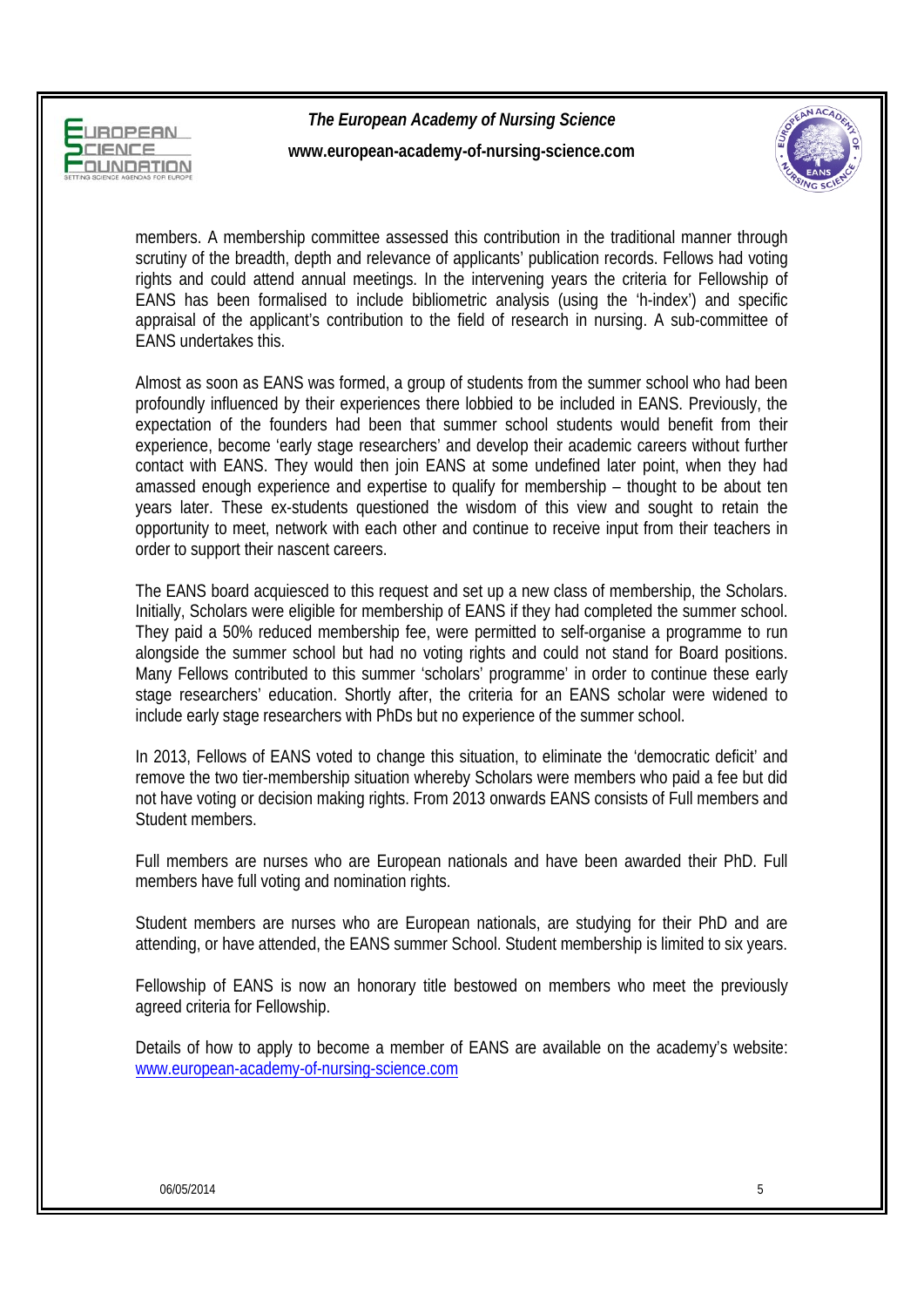



In 2013 EANS also agreed a new mission statement.

The purpose of the Academy is to be *the* scientific community in Europe providing inspiration, collaboration and academic leadership in nursing by sustaining a forum of European nurse scientists who are developing and promoting knowledge in nursing through research and scholarly achievement in the pursuit of excellence.

## **EANS Activities**

EANS runs a number of scientific activities every year. These are:

- Summer schools: EANS' flagship activity, recognised as of very high quality, evaluated excellently by participants and led by an experienced team using the complex interventions mixed methods focus.
- Summer conferences: first run in 2012 using a traditional seminar and invited keynote speaker structure, integrated with the summer school to reflect the themes taught there. The 2012 conference was evaluated as successful and has been retained as an annual event. It is preceded by an 'early stage researcher' and post-doc workshop day.
- Scientific Meetings: these adopt a 'summit' structure of discussion and working groups, focusing on building collaboration and addressing broader issues for nursing such as academic leadership and how to increase nursing influence on political and health policy areas. It is held each winter rotating across Europe.
- Postdoctoral Exchanges: a area of activity for EANS, although returning to our original roots. At present we are building a database of educational and clinical sites willing to offer post-doc exchanges and are setting up structures to facilitate these exchanges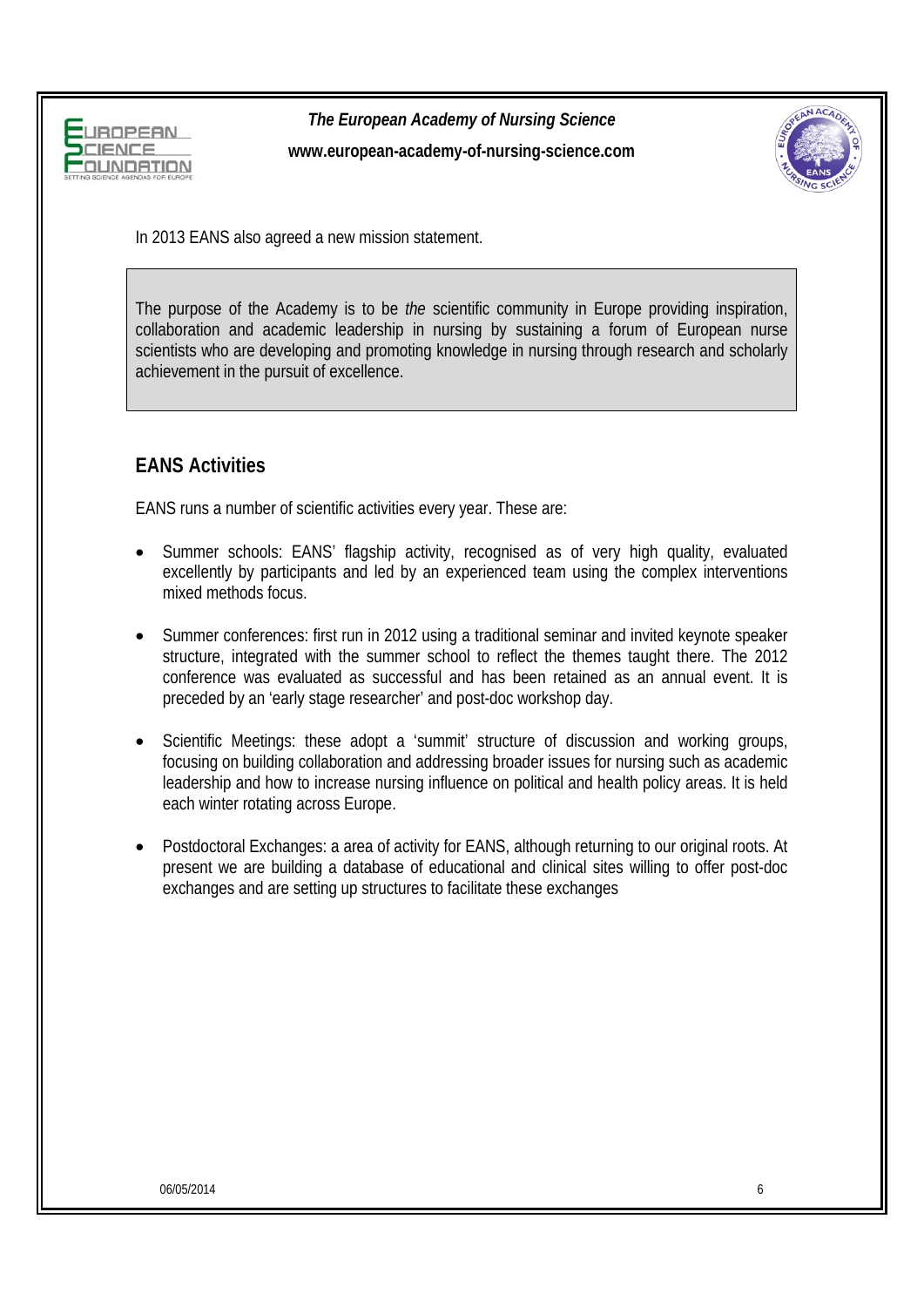



## **The EANS Summer School for Doctoral Studies**

The summer schools were established in 1998 under the leadership of Professor Rosemary Crow to encourage nursing students undertaking PhD study to add a European dimension to their research and to receive advanced research training. The summer schools are self-financed by participants, although EANS and the host Universities are always looking for funding to support the summer schools, which in the past has been provided by the EC Framework 6 Marie Curie Programme. EANS also occasionally provides support to participants in financial hardship. From 2011-2015 financial support for participants is provided through a European Science Foundation Research Network Programme (ESF-RNP) award. This support will cover some but not all of participants' costs. The ESF-RNP award is termed 'REFLECTION'.1

REFLECTION2 brings leading European researchers in nursing together with other multidisciplinary experts in research methods within an overarching complex interventions research framework. REFLECTION focuses on three activities: 1) Developing an interdisciplinary European Faculty network of researchers in nursing, equipped to design, plan and implement programmatic, mixed methods and complex interventions research in nursing; 2) sharing knowledge and expertise by running summer schools for early stage researchers in Europe using a complex interventions research methods curriculum; 3) developing programmes of translational research in nursing which are multi-state, multi-disciplinary, and directed at improving the evidence base of nursing to meet European health and social care concerns. We envisage that the REFLECTION network will lead to a step change in the quality and focus of research in nursing throughout Europe to the benefit of European citizens and their health and social care needs.

### **Aims of the Summer School Programme**

Each summer school is hosted by one of the EANS partner Universities and has the following aims:

- to provide a common European perspective for doctoral nursing research;
- to create a multinational learning environment for nurses who are doctoral students;
- to improve the quality of nursing practice by increasing the research evidence used in nursing within Europe;
- to enhance the opportunities for doctoral students to study, work and undertake research in other European States.

The summer school course is structured around four themes that reflect the complex nature of nursing activities and the challenges this poses for research. Section B describes these in depth and lists the learning objectives of the curriculum. The next page outlines the background to the curriculum.

-

http://www.reflection-network.eu

<sup>2</sup> Richards, D.A. and Borglin, G. (2011). Complex interventions and nursing: Looking through a new lens at nursing research. *International Journal of Nursing Studies*, **48**: 531-533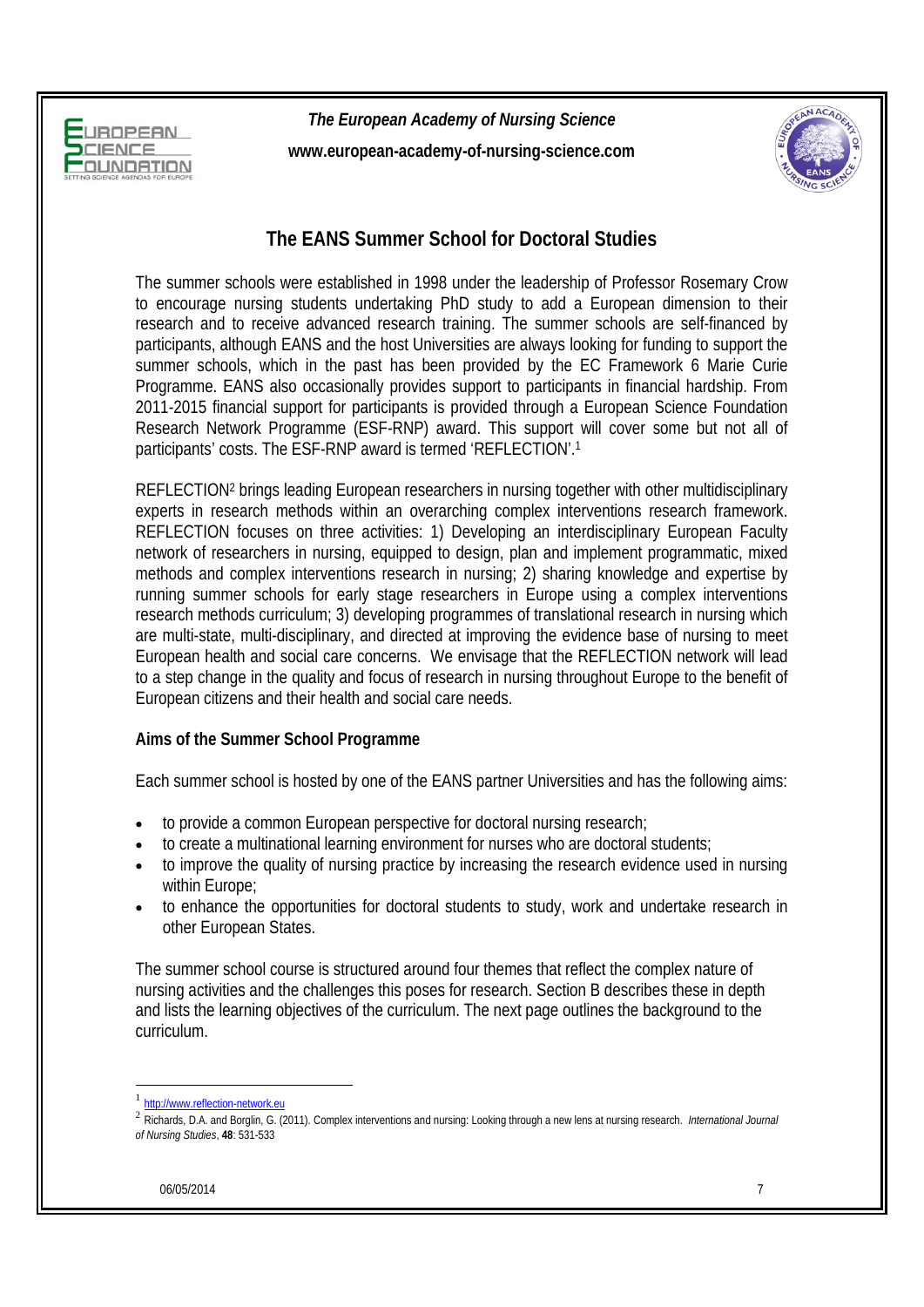



## **Nursing as a Complex Activity: Background to the EANS Summer School Curriculum**

In a series of recent editorials, Hallberg<sup>1,2</sup> has challenged nursing researchers to re-focus their activities to develop knowledge for nursing that is useful for practice and that can be translated into practice in '*a step wise manner, a series of studies from descriptions, theory development, testing, exploring possible explanations, refining models or theories and testing them and implementing valid knowledge in practice. In particular, we need to learn more about the implementation process and about how to make it successful*.'2 (p410). She characterises most current nursing research as: descriptive rather than experimental; crosssectional rather than longitudinal; context specific rather than generalisable; and introspective rather than implementation focused. For example, between 2000 and 2006 studies from the top ten scientific nursing journals were mainly descriptive<sup>3</sup> and did not report the impact of nursing interventions on patients. Of 210 papers published in two international nursing science journals annually, only 15% were addressing '*research that may carry strong evidence for practice*' 1 (p924).

Nursing has a critical role in meeting health and social care challenges such as aging populations, chronic diseases and new endemics at the fore of European health concerns. Increasingly, nurses engage in a wide range of activities, many of which are highly complex and take place in multiple care environments including acute medicine, chronic care facilities, community and residential care homes. Changes in health care organisation internationally (e.g. short hospital periods, growing responsibility for patient self-care) are placing more health care in the hands of nurses, increasing the scope, the overall need for nursing care and for that care to rest on a solid evidence base. Nursing is, moreover, the quintessential 'complex intervention' – an activity that contains a number of component parts with the potential for interactions between them which, when applied to the intended target population, produces a range of possible and variable outcomes. In the last ten years,<sup>4-7</sup> quidance has been issued which recommends that complex interventions should be investigated through a process of development, feasibility/piloting, evaluation and implementation, where there is a dynamic interchange between stages.



The EANS curriculum has been designed to reflect this guidance in order to meet Hallberg's recommendations.

06/05/2014 8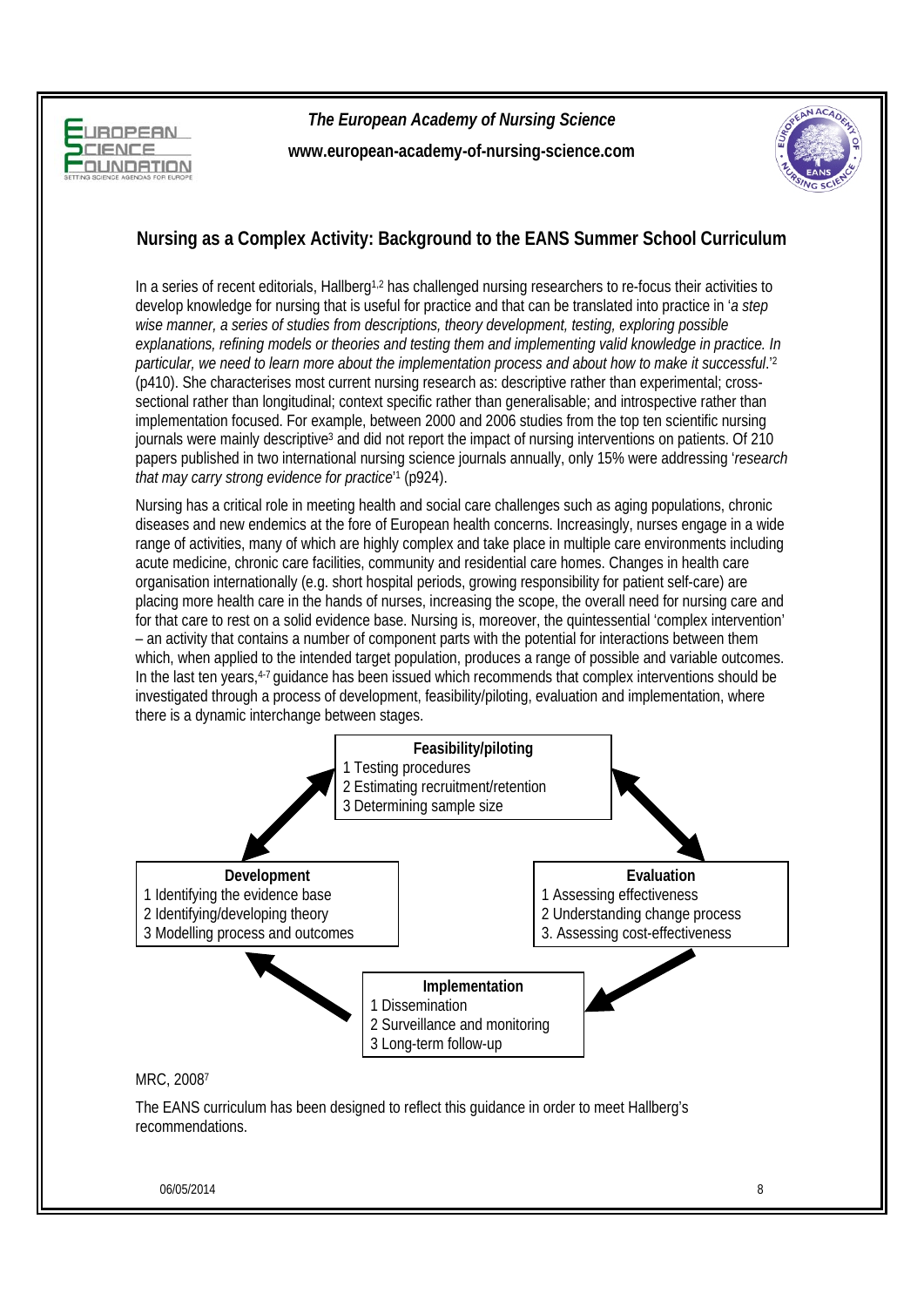



## **Organisation of the EANS Summer School**

The EANS summer school is a three-year programme. Each year, a different European University hosts the summer school. The summer schools are residential. Participants *must attend three summer schools*. On completion of the three-year programme, participants are awarded, over and above their degree from their own university, a certificate that details the European dimension of their work.

Summer school participants take part in educational activities that address the four curriculum themes through learning opportunities such as workshops, seminars, participant presentations and discussion groups. The course consists of 200 hours of study in total.

- **Year one:** two 40 hour weeks plus 20 hours of private reading and homework activity before and during the course
- **Year two:** one 40 hour week plus 10 hours of private reading and homework activity before and during the course
- **Year three:** one 40 hour week plus 10 hours of private reading and homework activity before and during the course

Rennes 2014 sees the third 'EANS Summer Conference'. As part of the summer school programme, participants will join EANS members in part or all of a two-day conference incorporating keynote addresses, symposia, poster sessions and workshops during the second week of the summer school.

Before you attend the summer school you **MUST** read the **MRC Complex Interventions Research Framework** document which you can download from the EANS [website.](http://www.european-academy-of-nursing-science.com/activities/summer-schools/) You will find it very difficult to take part in the summer school activities unless you prepare for the summer school in this way.

**Note**: Some Universities also recognise attendance at the summer schools as a contribution towards credits required for participants' doctoral degrees. The equivalent of five weeks study hours is usually regarded as worth 7.5 Credit Points under the European credit transfer and accumulation system (ECTS). However, validation of this is the responsibility of participants' own home universities. EANS cannot provide accreditation itself. Summer school participants may wish to discuss this with their home university and use the summer school curriculum in this handbook as evidence for home university credits.

**Attendance**: participants must attend all of the summer school. Each week runs from 9.00 am Monday until 3.00pm Friday week one and 12.30pm week two. It is expected that all participants will arrive at the summer school by Sunday before the start and will not leave until Friday pm. Certificates will not be given to participants who leave early or who arrive late. If you leave early or arrive late one year, your place will be given to a reserve applicant the next year and you will be unable to continue with the summer school programme.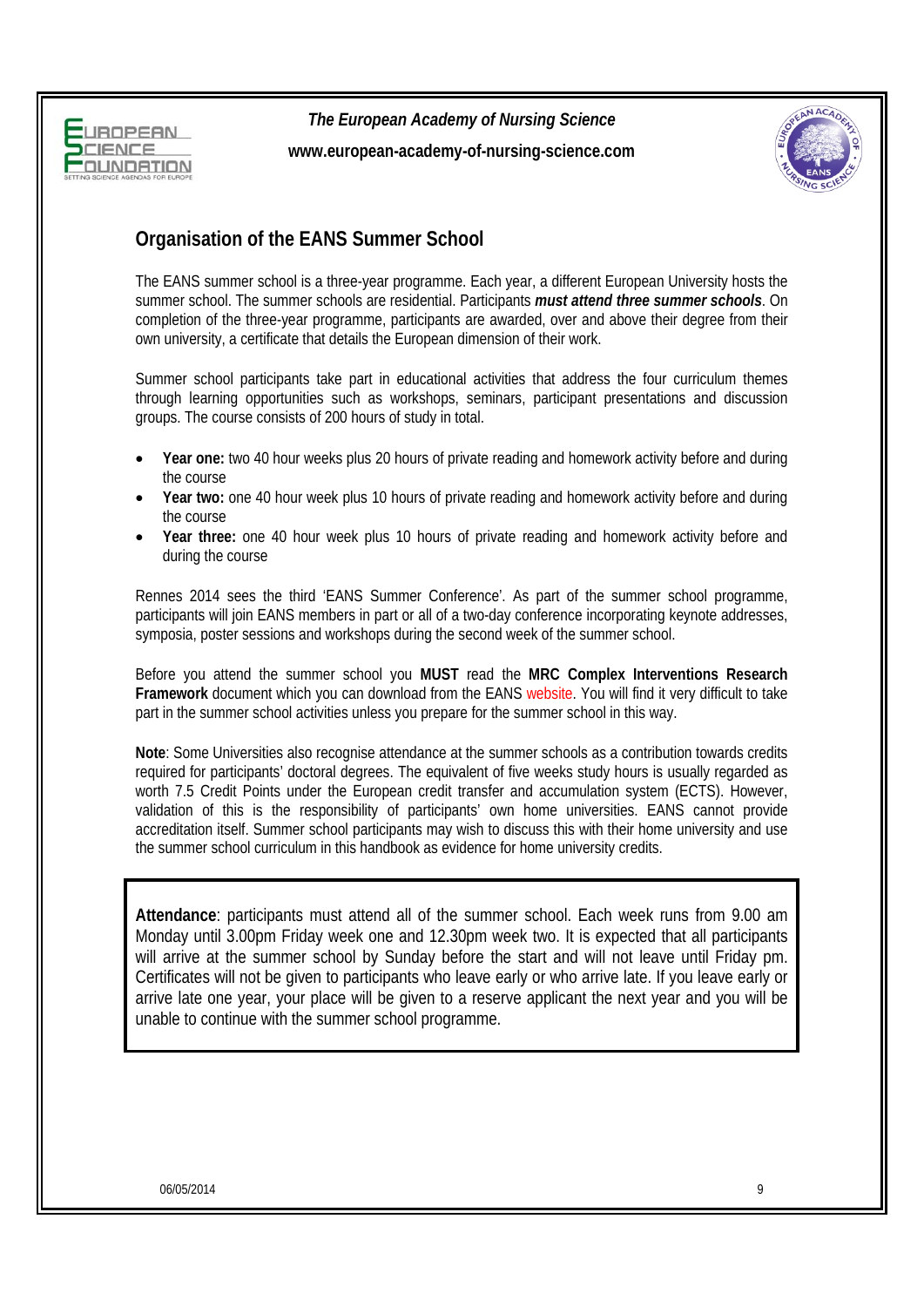



## **Section B**

## **The EANS Summer School Curriculum in Detail**

06/05/2014 10 10:00 10:00 10:00 10:00 10:00 10:00 10:00 10:00 10:00 10:00 10:00 10:00 10:00 10:00 10:00 10:00 10:00 10:00 10:00 10:00 10:00 10:00 10:00 10:00 10:00 10:00 10:00 10:00 10:00 10:00 10:00 10:00 10:00 10:00 10:0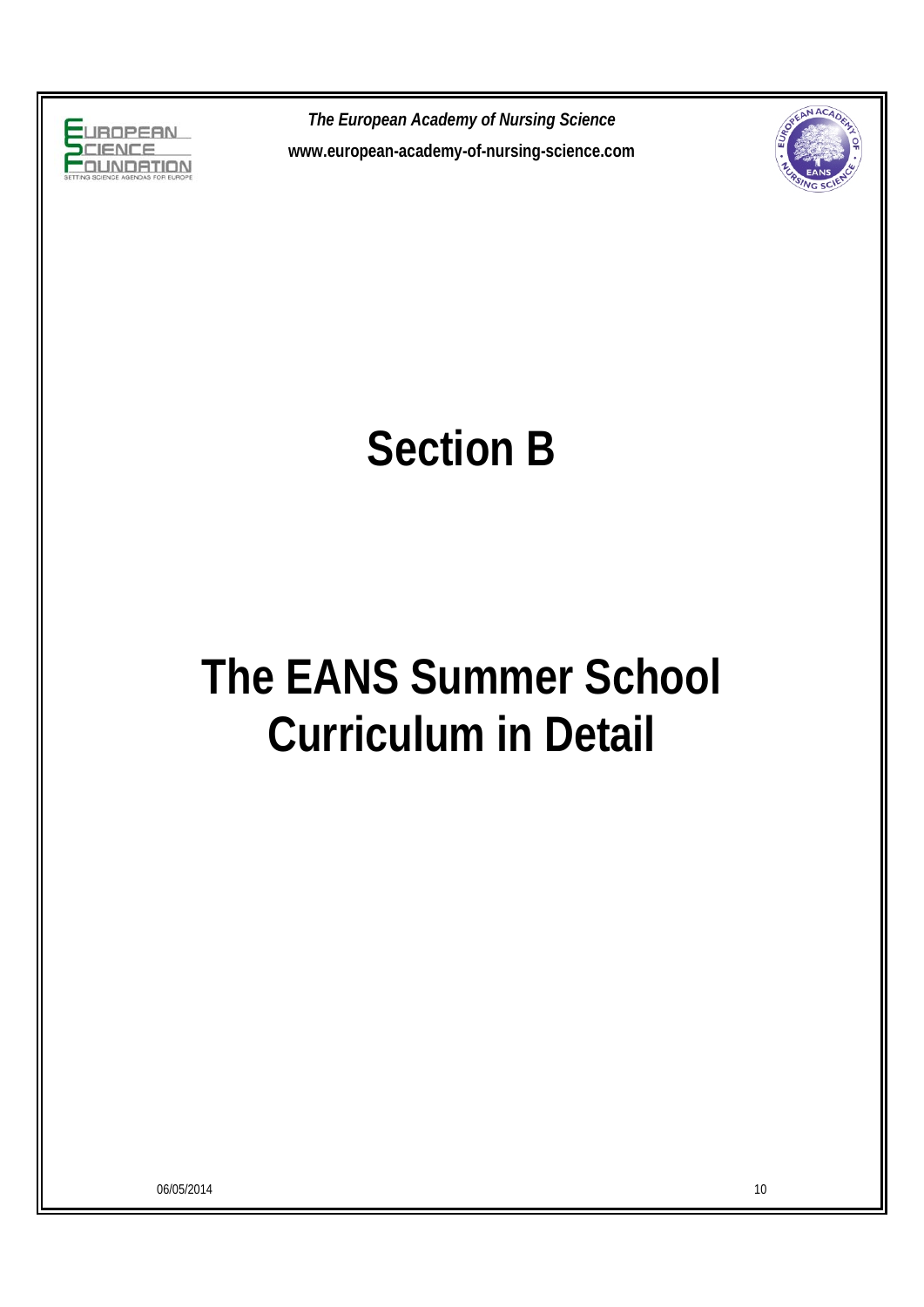



## **Learning Objectives**

#### **1 Development stage:**

This stage of the curriculum is designed to help you clarify a number of important preliminary questions. What are you trying to develop and/or understand? What outcome(s) are you aiming for, and how will you bring this about? Do your nursing activities or health care intervention have a coherent theoretical basis? Have you used this theory systematically to develop or understand the activity/ies? Can you describe the activity/ies fully, so that it/they can be implemented properly and replicated by others? Does the existing evidence – ideally collated in a systematic review – suggest that the activity/ies are likely to be effective or cost effective? Can it/they be implemented in a research setting, and is it/are they likely to be widely implementable if the results are favourable? This set of learning objectives sets the scene for the pilot, evaluation and implementation stages and each sub-section will, therefore, be related to the overall complex interventions framework. You will:

**1. Demonstrate a critical understanding of key concepts in the complex interventions research process in nursing, including the role of the existing evidence base, theory and modelling.** 

1.1. Identifying the evidence base<sup>8-10</sup>

- Demonstrate a critical understanding of the contributions of different methods of identifying the evidence base relevant to the development of nursing activities and/or different types of nursing interventions
- Demonstrate sufficient knowledge to undertake all stages of a systematic review
- Be familiar with the theoretical and practical aspects of conducting systematic reviews, meta-synthesis and meta-ethnographic reviews, and integrative reviews

1.2. Identifying/developing theory<sup>11-13</sup>

- Be critically aware of the importance of a theoretical understanding of the process of change in health care interventions and/or nursing activities in terms of what changes are expected, and how change is to be measured and achieved
- Understand how to indentify and appraise existing measures of key concepts or to develop suitable scales and methods of measurement where required
- Appreciate how to use new primary research, for example interviews with 'stakeholders' (those targeted by the intervention and/or activity, or involved in its development or delivery) to develop and test theories of change

1.3. Modelling process and outcome14-19

- Demonstrate knowledge and understanding of the concept of modelling as applied to complex interventions/activities to provide important information about the design of both the intervention and the evaluation prior to a full scale evaluation
- Become critically aware of the process of determining whether a nursing activity would be possible to implement in routine nursing practice in terms of who needs to know about the outcome of the evaluation, what kind of information they will require in order to implement the changes that might be indicated by the new evidence, who (or what) are the facilitators and what (or who) are the likely obstacles to implementation?
- Be aware of a range of formal modelling frameworks such as MOST, RE\_AIM, economic modelling or other guidance on the development and evaluation of activities and interventions to foster behavioural change

06/05/2014 11 12:00:00 12:00 12:00 12:00 12:00 12:00 12:00 12:00 12:00 12:00 12:00 12:00 12:00 12:00 12:00 12:0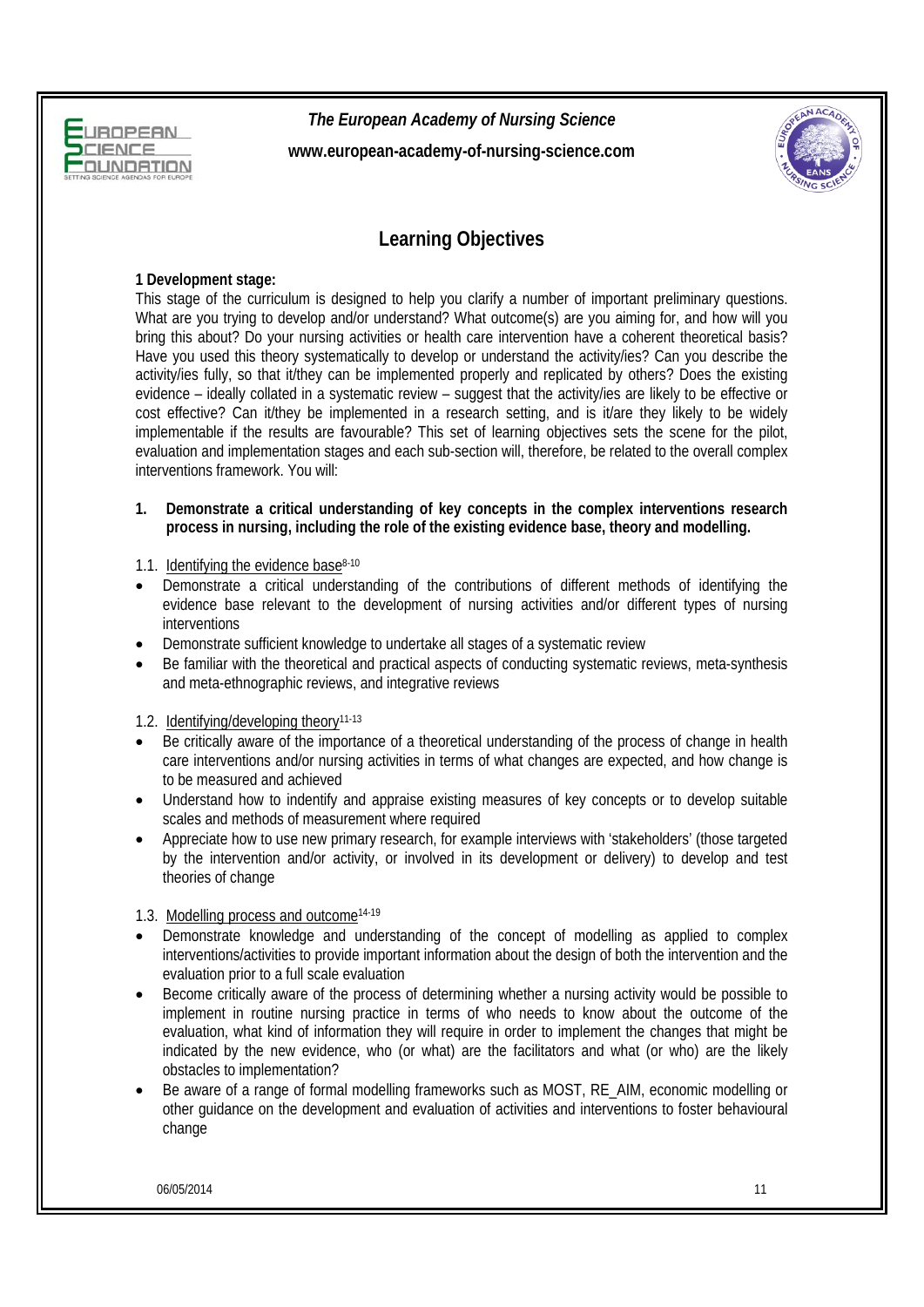



#### **2 Feasibility/Pilot Stage:**

This stage of the curriculum is designed to help you understand how to plan the evaluation of a complex nursing activity. This vital preparatory work is often skimped but is required to avoid failures in research programmes and rejection by funding agencies. Evaluations are often undermined by problems of acceptability, compliance, delivery of the intervention, recruitment and retention, poor choice of outcome measures and smaller-than-expected effect sizes, all problems that could be anticipated by thorough piloting. The feasibility and piloting stage includes testing procedures for their acceptability, estimating the likely rates of recruitment and retention of research participants, and the calculation of appropriate sample sizes. Depending on the results, a series of studies may be required to progressively refine the design, before embarking on a full-scale evaluation. This set of learning objectives follows on from the development stage and they are vital before the evaluation and implementation stages are undertaken. Each sub-section will, therefore, be related to the overall complex interventions framework. You will:

#### **2. Demonstrate a critical awareness of the role of a pilot study in addressing the main uncertainties that have been identified when developing complex interventions.**

2.1. Testing procedures<sup>20-23</sup>

- Demonstrate an in-depth awareness of the procedural intricacies in undertaking evaluations of complex interventions and/or nursing activities
- Critically appreciate the range of mixed method designs to test the acceptability of proposed activities and interventions to patients and health care staff
- Understand methods to assess the degree and variability of intervention compliance when assessing the delivery of a complex intervention or nursing activity

2.2. Recruitment/retention24-26

- Critically appraise ethical considerations in the conduct of evaluations of complex interventions and nursing activities in health and social care
- Demonstrate knowledge of participant recruitment and retention strategies
- Critically evaluate methods used in pilot trials for estimating the likely recruitment rates in full scale evaluations of complex interventions in nursing

2.3. Determining sample size<sup>27</sup>

- Demonstrate understanding of the principles of sample sizes in terms of evaluating complex interventions
- Develop knowledge and understanding on different methods of calculating sample sizes appropriate for evaluating complex interventions
- Understand the contribution of cluster, superiority, non-inferiority or equivalence and cost-effectiveness factors in calculating sample sizes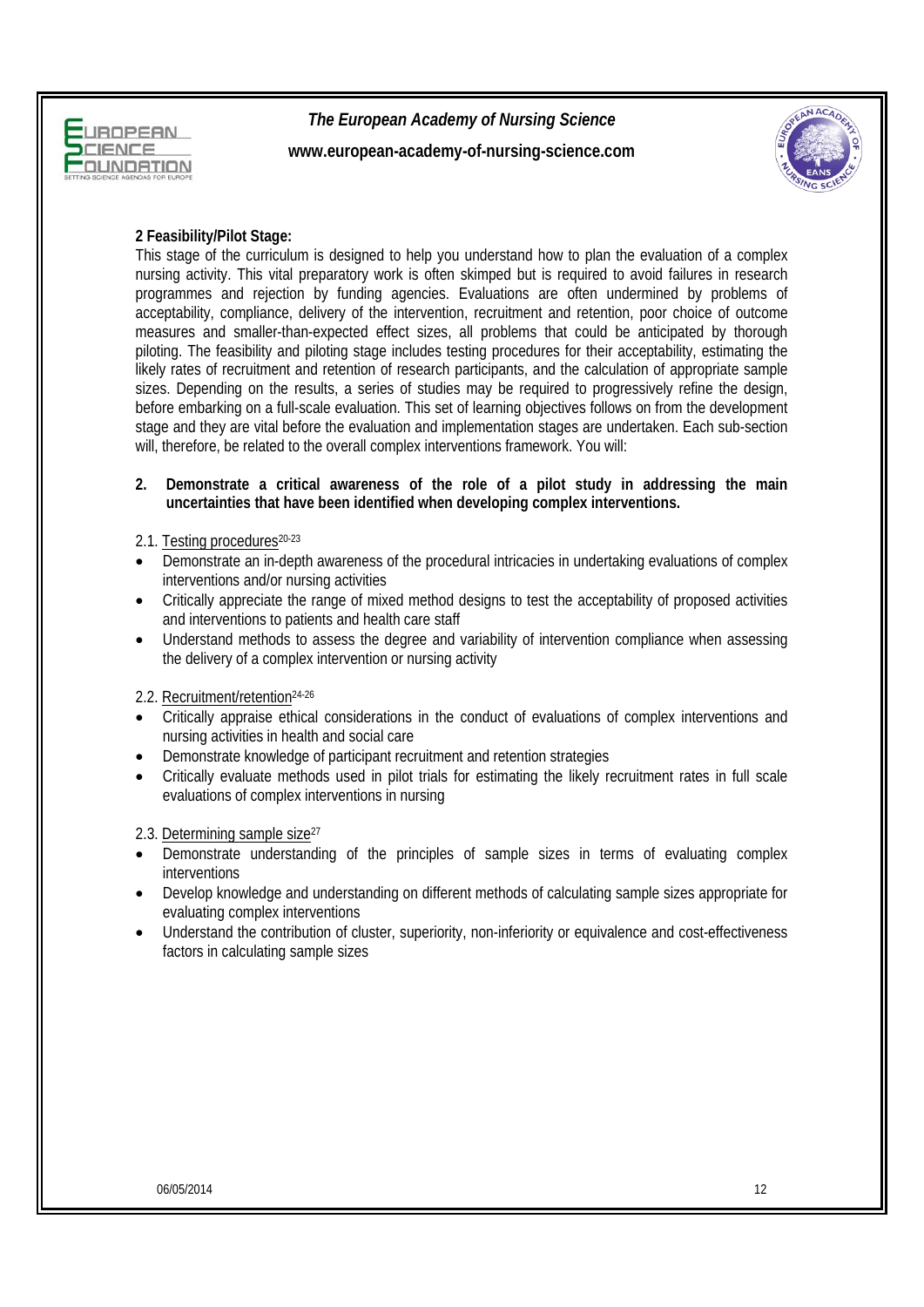



#### **3 Evaluation Stage:**

This stage of the curriculum is designed to help you undertake the evaluation of a complex nursing activity. There are many study designs to choose from, and different designs suit different questions and different circumstances. Awareness of the whole range of experimental and non-experimental approaches can lead to more appropriate methodological choices. This stage of the curriculum exposes you to the critical decision making processes involved in designing the least biased and most feasible evaluation. Considerations of randomisation, bias, control, process evaluation and economic evaluation are covered in this section of the curriculum. This set of learning objectives follows on from the development and piloting stages. Each sub-section will, therefore, be related to the overall complex interventions framework. You will:

**3. Demonstrate a critical awareness of the important outcome, process and economic considerations when designing and conducting full-scale evaluations of complex interventions and nursing activities** 

#### 3.1. Assessing effectiveness<sup>28-34</sup>

- Develop a critical appreciation of the range of randomised, pragmatic and non-randomised designs suitable for assessing the effectiveness of complex interventions and nursing activities in terms of the relative strengths and weaknesses of each design and their susceptibility to bias
- Understand which situations and issues are best suited to non-randomised designs and how to maximise the validity and reliability of the results of such designs
- Critically appraise the value of guidelines for reporting and evaluating research reports (e.g. CASP, CONSORT) as a means to plan high quality research studies

#### 3.2. Understanding change process<sup>35,36</sup>

- Develop knowledge of the range of methods which can be used to understand processes within a research study
- Critically appraise how best to assess fidelity and quality when implementing a nursing activity or intervention
- Demonstrate understanding of how process evaluations can clarify causal mechanisms and identify contextual factors associated with variation in outcomes

#### 3.3. Assessing cost effectiveness<sup>37-40</sup>

- Critically evaluate core health economic concepts in the evaluation of complex interventions and activities in health and nursing
- Understand the role of economic evaluation in estimating the scale of economic benefits from complex nursing and health care activities or interventions
- Demonstrate understanding of how such analyses can be incorporated in the design of evaluations of complex interventions and activities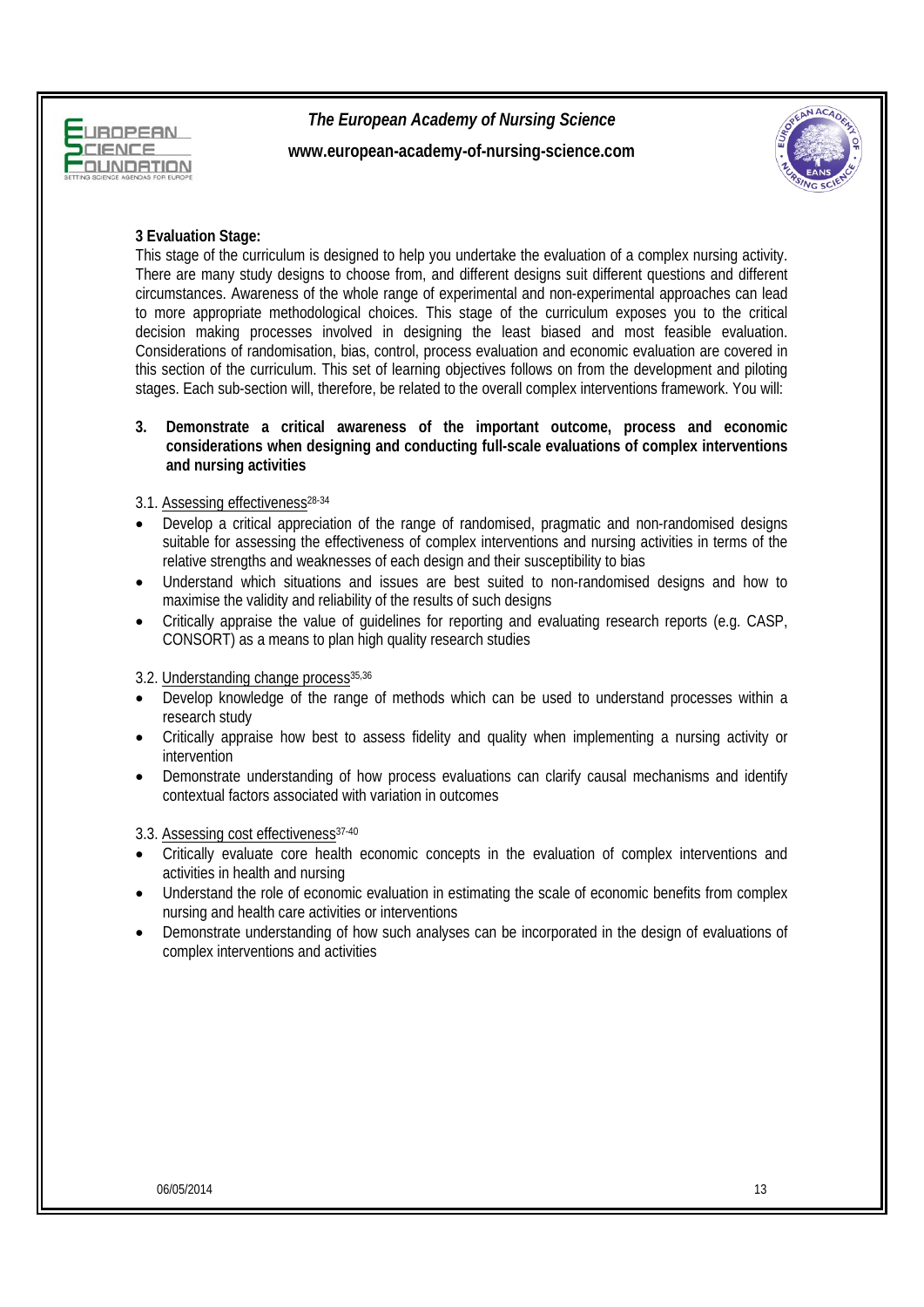



#### **4 Implementation stage**:

This stage of the curriculum is designed to help you understand why and how findings from research studies can be implemented and whether the benefits of complex activities are persistent in the 'real world'. Studies designed to provide robust estimates of effectiveness may not provide accurate estimates once the intervention, treatment or activity has been routinely adopted, for example because studies have used highly selected patient populations or a restricted range of settings. Implementation research, therefore, seeks to identify which techniques are effective for encouraging the translation of evidence into practice, and to provide information about 'real world' variability in effectiveness and cost effectiveness of interventions, and about the practicalities of introducing and sustaining new treatments, activities or services. As a consequence, long-term follow-up may be needed to determine whether short-term changes persist, and whether benefits inferred from outcomes in the original study do in fact occur. This set of learning objectives follows on from the previous three stages. Each sub-section will, therefore, be related to the overall complex interventions framework. You will:

**4. Demonstrate a critical awareness of behavioural change strategies for getting evidence into practice and of the importance of surveillance and long-term monitoring to identify unexpected or rare effects, and the persistence of original study outcomes.** 

4.1. Dissemination41-43

- Critically appraise the principles for improving the quality of dissemination (e.g. CONSORT guidelines) including how to report complex interventions research, and the evidence for effective dissemination of research findings into practice, policies and guidelines
- Critically appraise specific behavioural change methods by which evidence-based complex interventions and activities can be implemented effectively
- Demonstrate understanding of a range of specific research methods by which evidence on effective implementation and behavioural change processes may be gathered

4.2. Surveillance & monitoring44

- Describe the use of routine data sources and health care records to provide evidence for the effectiveness of implementing evidence-based complex interventions and activities
- Understand the use of audit data to maintain standards and collect data on the implementation of complex interventions and nursing activities
- Critically appraise cross-sectional and longitudinal data analyses to understand patient and service level outcomes in routine practice

4.3. Long-term follow-up45,46

- Understand and critically appraise the importance of follow-up in relation to study design and method of outcome assessment
- Consider how strategies for the measurement of long-term outcomes can be designed to uncover unexpected or rare effects
- Appreciate the ethical considerations involved in the use of routinely collected data in health and social care settings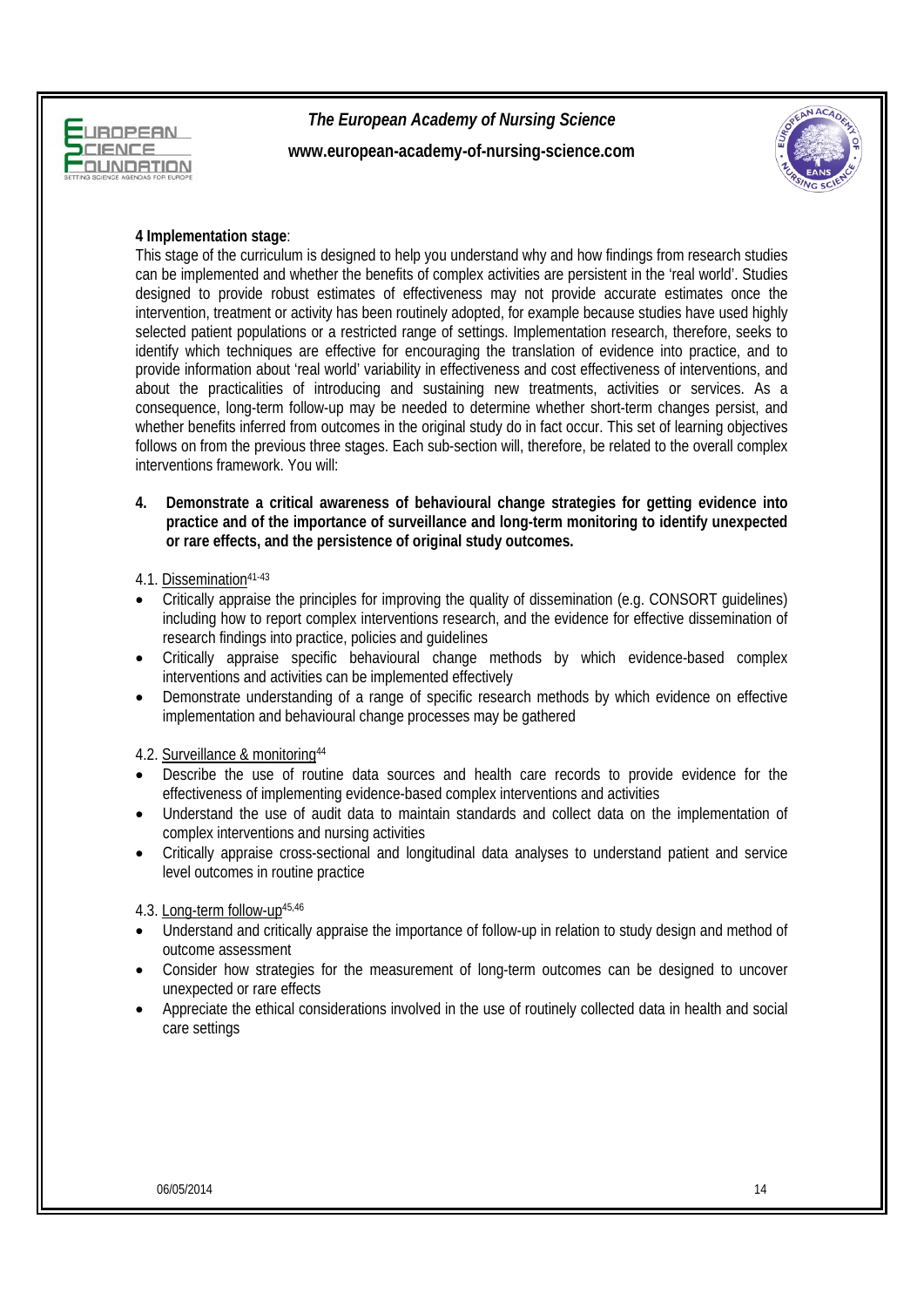



#### **5 General learning objectives:**

This aspect of the curriculum is designed to help you develop general and collaborative research skills to enable you to participate fully as early-stage researchers and then to progress in your post-doctoral careers. They represent the aims of EANS to equip you with a broader, pan-European and collaborative ethos to your research practice. To do so, you will be assisted in working on a series of collaborative projects with your peers as well as developing presentational skills about your own projects. This set of learning objectives is in addition to those which relate to the four aspects of the complex interventions framework. However, the overall complex interventions framework will provide the context by which you will meet these learning objectives. You will:

- 5. Develop collaborative and presentational research skills to enable future active participation in the European Research Area
- 5.1. Demonstrate skills in making presentations via poster and lecture-based media to audiences of peers and senior researchers
- 5.2. Recognise and begin to develop the skills required for writing funding proposals and peer reviewing such proposals on grant evaluation boards
- 5.3. Demonstrate skills in working collaboratively with peer representatives from across the European Research Area
- 5.4. Demonstrate knowledge and critical awareness of the importance of multidisciplinary working in research teams and the contribution of a wide variety of clinical and methodological research disciplines
- 5.5. Demonstrate the ability to marshall and present critical arguments for and against methods and philosophies as applied to research in nursing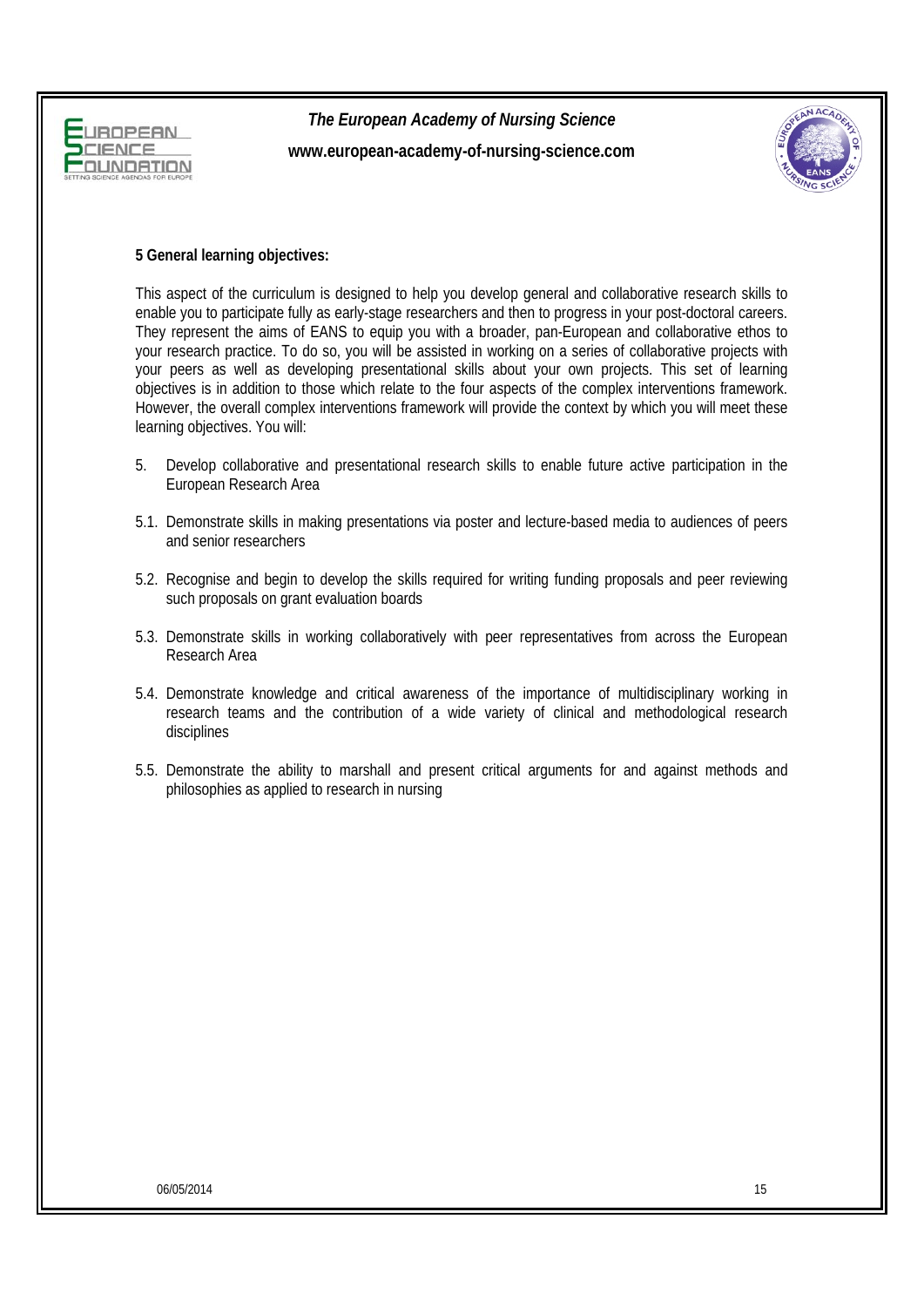



## **Section C**

## **Participant-Led Activities in each Year Group for the EANS Summer School**

06/05/2014 16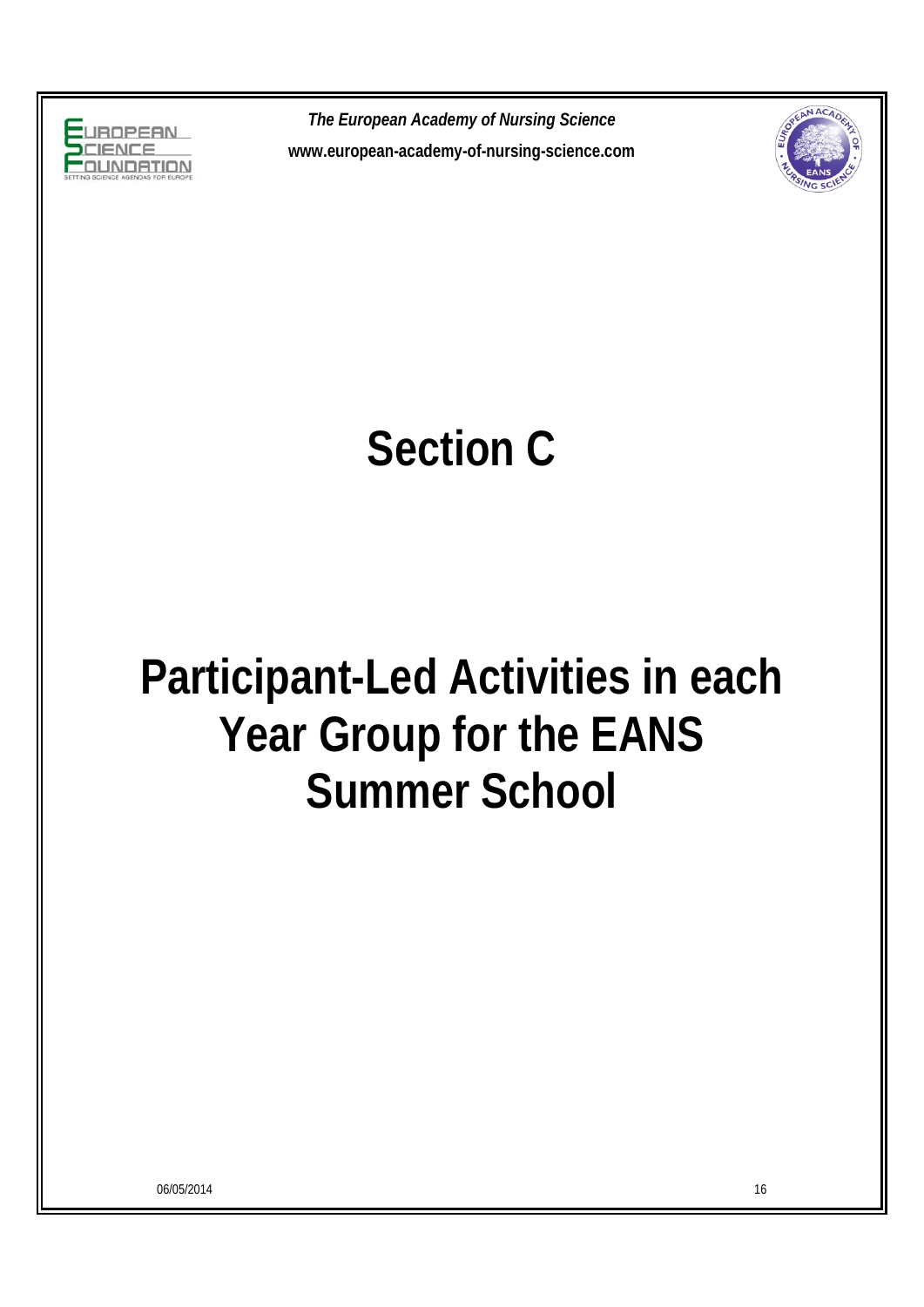



## **Preparatory Work before the Summer School**

## **Years 1, 2 and 3**

During the EANS Summer Schools you will be required to produce examples of your PhD studies for discussion with your year group peers and your teachers. This takes the form of a Microsoft PowerPoint presentation for the first year, a short summary (one A-4 page) during your second year and a poster during the third year. In the first year, you are also required to bring a short summary (one A-4 page approximately) about your own country and its health care system,

We have set out a number of specific issues and advice notes in the next few pages (for example, timing, number of slides). The reason for this is twofold:

- it is good practice to plan and time presentations in order to practice for future presentations at conferences and scientific meetings
- the summer school timetable is full and it is unfair to other participants if presentations overrun. In fact, course leaders will be very strict with timing.

Presentations are an excellent opportunity to practice the transferable skills necessary for a research career. They are also a very good opportunity to initiate conversations with other participants about research and nursing issues. Course leaders and other participants will give feedback and advice.

## **Preparatory reading**

Please download the reference list and obtain core reading material from the EANS [home page](http://www.european-academy-of-nursing-science.com/activities/summer-schools/)

**You must complete this preparatory work before you attend the summer school. Ensure you bring it with you!**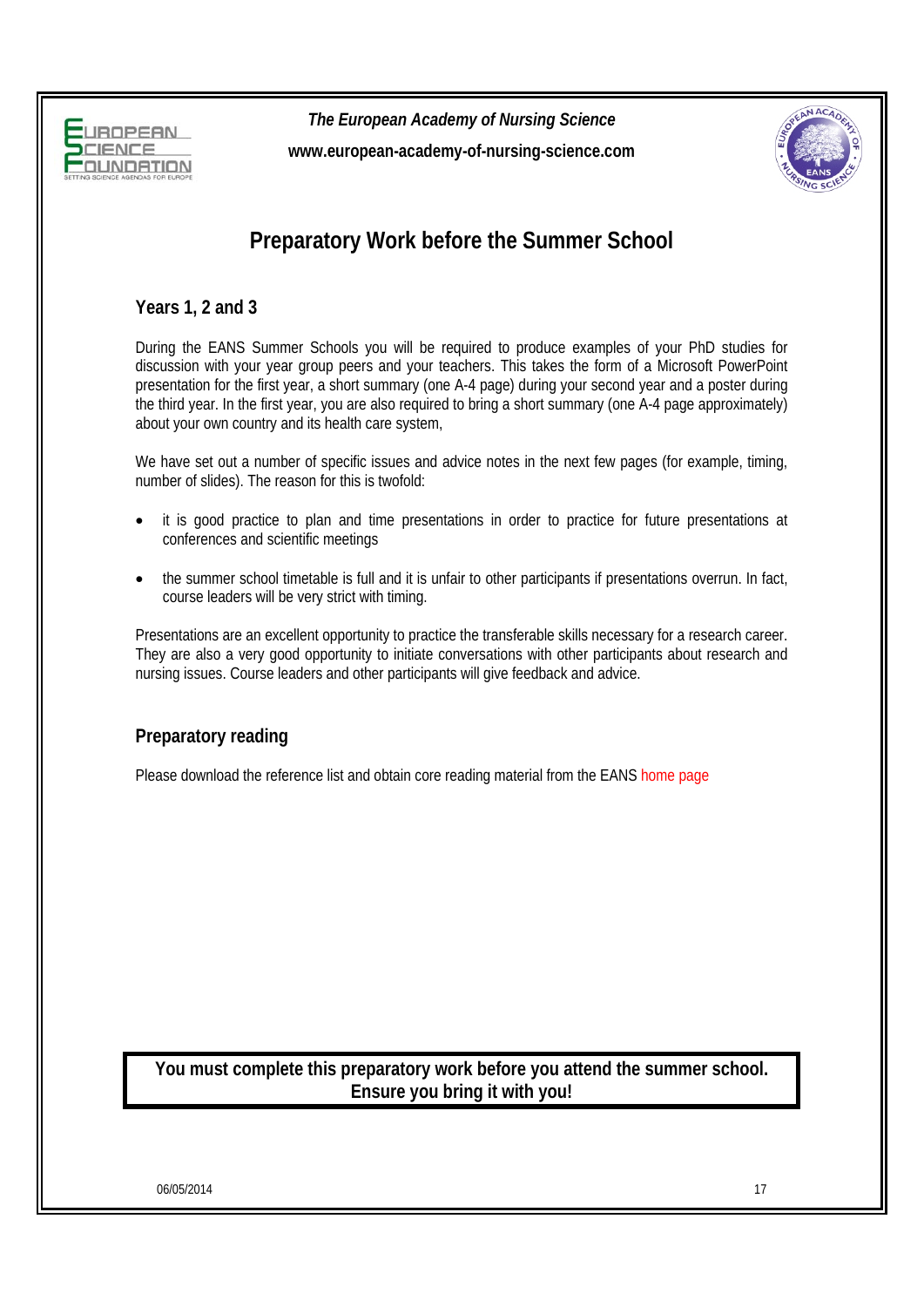



## **Working during the Summer School**

During the EANS Summer Schools you will work in 'multi-state' groups throughout your time with us. Multistate groups will form the basis of all group activities undertaken by you as participants throughout your three-year participation in the summer school. During year 1 of the summer school, when there will be 35 new participants, you will be allocated into six groups (five groups with six members and one with five members). We always ensure that the groups each have a mixture of members from totally different European countries. We avoid allocating people from the same state into the same group, although this might be hard if there are a lot of participants from one particular state.

Our goal is always to try and get the richest cultural diversity possible in each group. We try very hard to do this so that all participants get an experience of working with people from different cultural and academic traditions. As participants, you will always sit at 'your' group table during all summer school sessions and lectures undertaken in classrooms. Groups become an important and supportive sub-identity within your overall EANS participant identity. However, working in groups can be challenging at the best of times. When people come from very diverse cultural traditions working together can be even more so. Follow this advice:

- Be generally sensitive to people in your group who approach things from a different cultural perspective. For example, be aware that people from some cultures present their opinions assertively whilst others might find this intimidating.
- Remember that because some cultures value consensus, whilst others prioritise leadership, conflict can arise in groups between people operating with these different assumptions.
- Ensure that everyone in your group is given the opportunity to contribute to discussions. All group members should work together to ensure that everyone is able to express their views in group work.
- **The language of the summer school is English**. Be particularly sensitive to people who are unused to using English very often as a second language. If you are a native English speaker or highly competent in the language, speak clearly, slowly and check that everyone has understood. Give people with less experience in speaking English both time and the opportunity to express their opinions. Do not use slang or other idioms when speaking English.
- If conflict does arise, deal with it as soon as possible. Do not personalise these difficulties but see it through the lens of enriching cultural and individual difference. Seek help from group leaders if needed.

### **The value of group leaders**

In each week of the summer school, you will work with two year-group leaders. We have found that our year-group leaders are highly valued by participants and almost become part of the group, often being invited by the group to join them for social events outside the classroom (that is a hint!). In EANS, we encourage a spirit of scholarly exchange and integration between experienced and early stage researchers. EANS is a kind of family and the interaction between student participants and your group leaders can really set the scene for future collaborations and experiences. Use your group leaders for guidance, inspiration and support.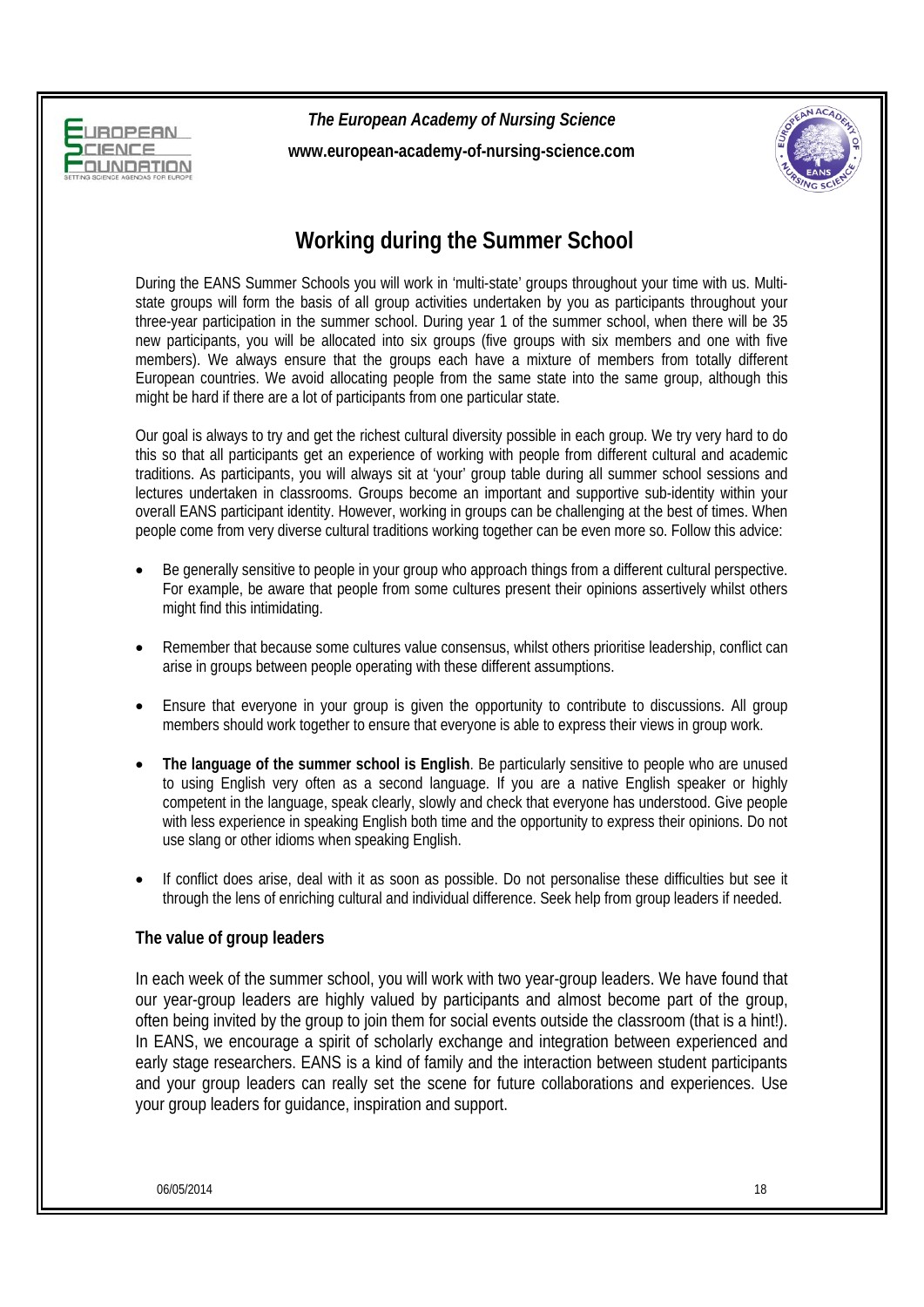



## **Summary of Participant-Led Activities**

## **Year 1**

## **1. My PhD: Making a Start**

This is an individual ten-minute verbal presentation on your doctoral studies plus five minutes of questions from teachers and participants. You must prepare this presentation before arrival at the summer school using a template from the EANS [website.](http://www.european-academy-of-nursing-science.com/activities/summer-schools/) Please note that to ensure fairness and equity for participants from our widely divergent cultures, five Microsoft PowerPoint slides is the maximum you can use.

Be fair to others and yourself: keep slides to five in number and do not crowd each slide with too much information; keep to the main **RESEARCH** messages; focus on your research methods **NOT** your clinical topic – other participants want to know about research methods not your clinical topic. Finally: **USE THE TEMPLATE PROVIDED**. Label your presentation <<*your surname name My PhD*>> and bring it to day 1 of the summer school where it can be checked and loaded onto the classroom computer. Note: any more than five slides **WILL BE ERASED** from your presentation before you give it.

### **2. Our Health Care Systems**

You will be required to deliver a group presentation on the similarities and differences between European health systems and the organisation of nursing in different European states. Before the summer school, you must individually prepare one written page of A4 information before arrival at the summer school. The template for the structured summary should be downloaded from the EANS [website.](http://www.european-academy-of-nursing-science.com/activities/summer-schools/) Some guidance on the preparation of this is also available at the end of this section of the handbook. You will then work in small multi-state groups during the first week of the summer school to prepare the group presentation, consisting of five Microsoft PowerPoint slides or acetates for ten minutes plus five minutes of questions from teachers and participants. You will be given a PowerPoint template for this presentation.

### **3. Preparing a research protocol for funding**

A group presentation to the '*Karina Lovell Research Foundation*' to gain funding for a research project that aims to *develop a nursing intervention and undertake feasibility research for the intervention* using techniques from the first two stages of the Complex Interventions Research Framework, addressing issues of complexity and how to research it. In week two, you will work in your multi-state groups to prepare a one-page A4 12pt font abstract and group presentation to the funding committee. You will have 10 minutes to do this, with a further 15 minutes for questions. The committee will deliberate and award 'funding' to the proposal it views as the most likely to deliver its objectives and prepare the ground for further intervention evaluation and implementation. You will be held strictly to the timetable above, as the committee is very busy. The panel will decide on the winning proposal**,** which should be feasible within a two-year period and a €200.000 budget.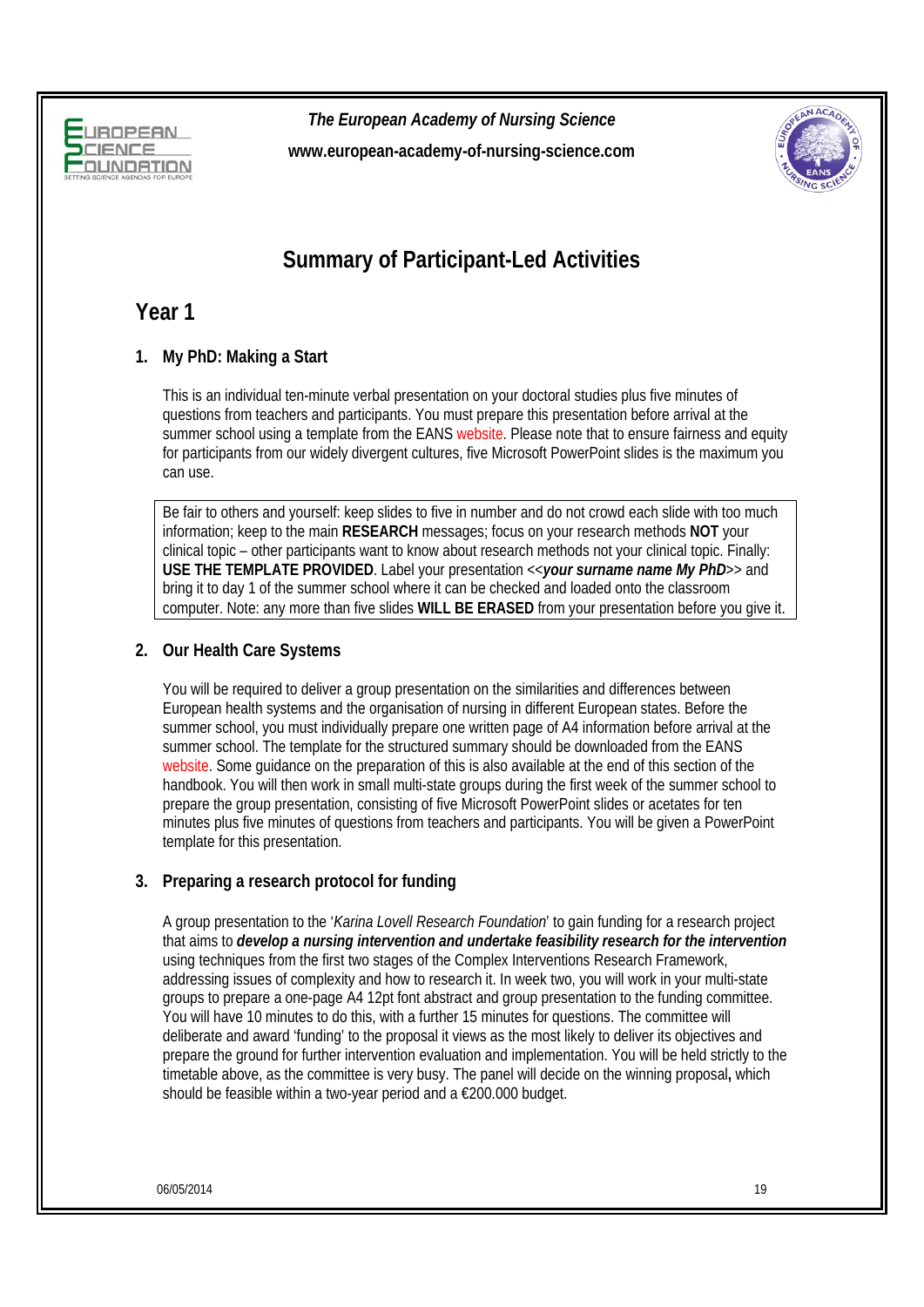



## **Summary of Participant-Led Activities**

## **Year 2**

### **1. My PhD: where am I?**

You will have an opportunity to update your fellow participants and group leaders on the progress you have made, any barriers to progress you have experienced and solutions you have adopted to overcome these barriers in advancing your doctoral studies. You must individually prepare and bring a written one A4 page (300 words) information sheet on your own doctoral progress before arrival at the summer school. The template for the structured summary should be downloaded from the EANS [website.](http://www.european-academy-of-nursing-science.com/activities/summer-schools/) You will engage with your multi-state group to discuss these and remind each other of your topic and research methods. Each group will have the opportunity to feed this back to the larger group.

### **2. The Summer School Debate**

Year 2 will lead a debate for the whole summer school during the summer conference. A member of teaching staff will chair the debate. You will work in your six multi-state groups: three groups will prepare material in support of a motion, three against it. The motion will be posted on the EANS [website](http://www.european-academy-of-nursing-science.com/activities/summer-schools/) shortly before the summer school starts. During the debate, after an opening vote is taken, two groups for the motion will provide a speaker each, who will speak for five minutes per person; the other groups will reply with speakers against the motion. This is done in turn (see below). After a general discussion involving members of the audience, a speaker from the final two groups will each round up the debate. No audio-visual aids are permitted. A final vote will then be taken. In summary:

> **Chairperson introduces the debate Vote Speaker 1 for the motion Speaker 1 against the motion Speaker 2 for the motion Speaker 2 against the motion Audience contributions Speaker 3 for the motion Speaker 3 against the motion Vote Chairperson concludes the debate**

### **3. The Karina Lovell Foundation Research Awards Panel: Jury Duty**

Year 2 participants will provide committee members for this funding body which will meet on the last day of the summer school to make awards to first and third year participants bidding for 'research funding' (as an exercise, not for real!). Group leaders will organise this exercise and allocate members to the various funding panels.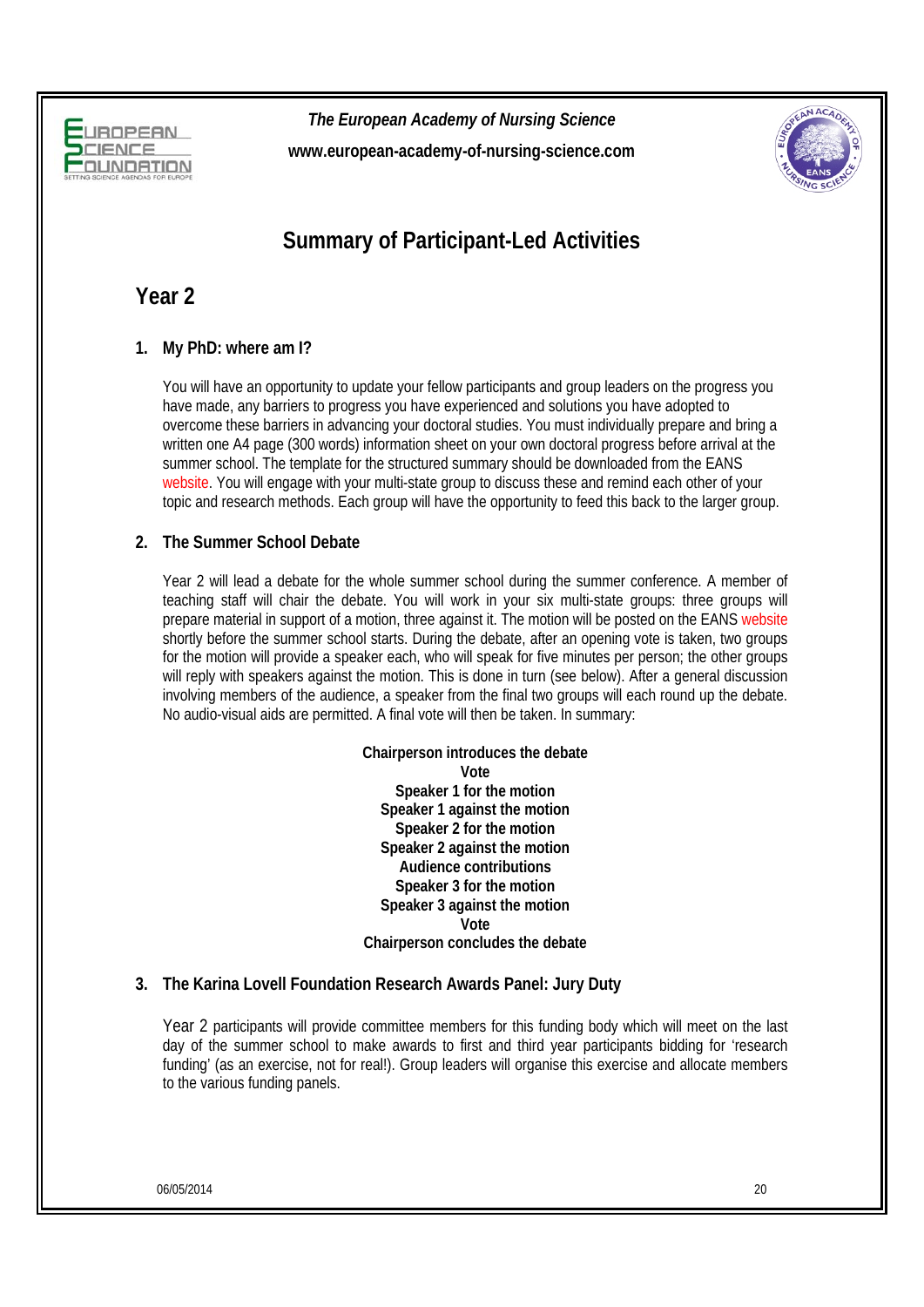



## **Summary of Participant-Led Activities**

**Year 3** 

### **1. My PhD: the Poster**

You must prepare and bring with you a poster. Some guidance on how to prepare a good quality poster is given at then end of this section of the handbook.

You will take part in a poster session at the EANS summer conference where you must present the latest aspects of your studies including any results. You have to stand beside your poster, describe your study briefly and answer questions from all participants at the summer school including students from years 1 and 2, and members of EANS attending the summer conference. During the poster session all conference participants will be asked to rate the posters. Teachers will collate the scores and the person who has the best-combined score will receive a **prize** at the summer school gala dinner.

Immediately before the poster session you will be asked to stand in front of the auditorium and 'invite' the audience to come and view your poster (which will be displayed outside the auditorium). You will be given one minute to do this. You must summarise the poster and convince the audience of why they should spend time looking at your work. This can be done seriously or humorously. Your objective is to describe your poster in the best possible way and encourage the audience to view your particular poster later. You should prepare **ONE** PowerPoint slide with your name and poster title only. These will be displayed behind each presenter during your one-minute of fame.

#### **2. The Research Proposal**

You will work in your multi-state groups to design a research proposal, located in the implementation phase of the complex interventions research framework. The proposal should integrate what was discussed in the lectures and workshops for this phase of the framework, and choices of topic and approach should be motivated by these lectures. The research proposal *should address the improvement of an aspect of nursing care, should propose an improvement approach (implementation strategy) and should clarify how you propose to evaluate the improvement approach*. You will present your proposals to the '*Karina Lovell Research Foundation*' panel, which will be present at the summer school. The panel will decide on the winning proposal**,** which should be feasible within a three-year period and a €300.000 budget.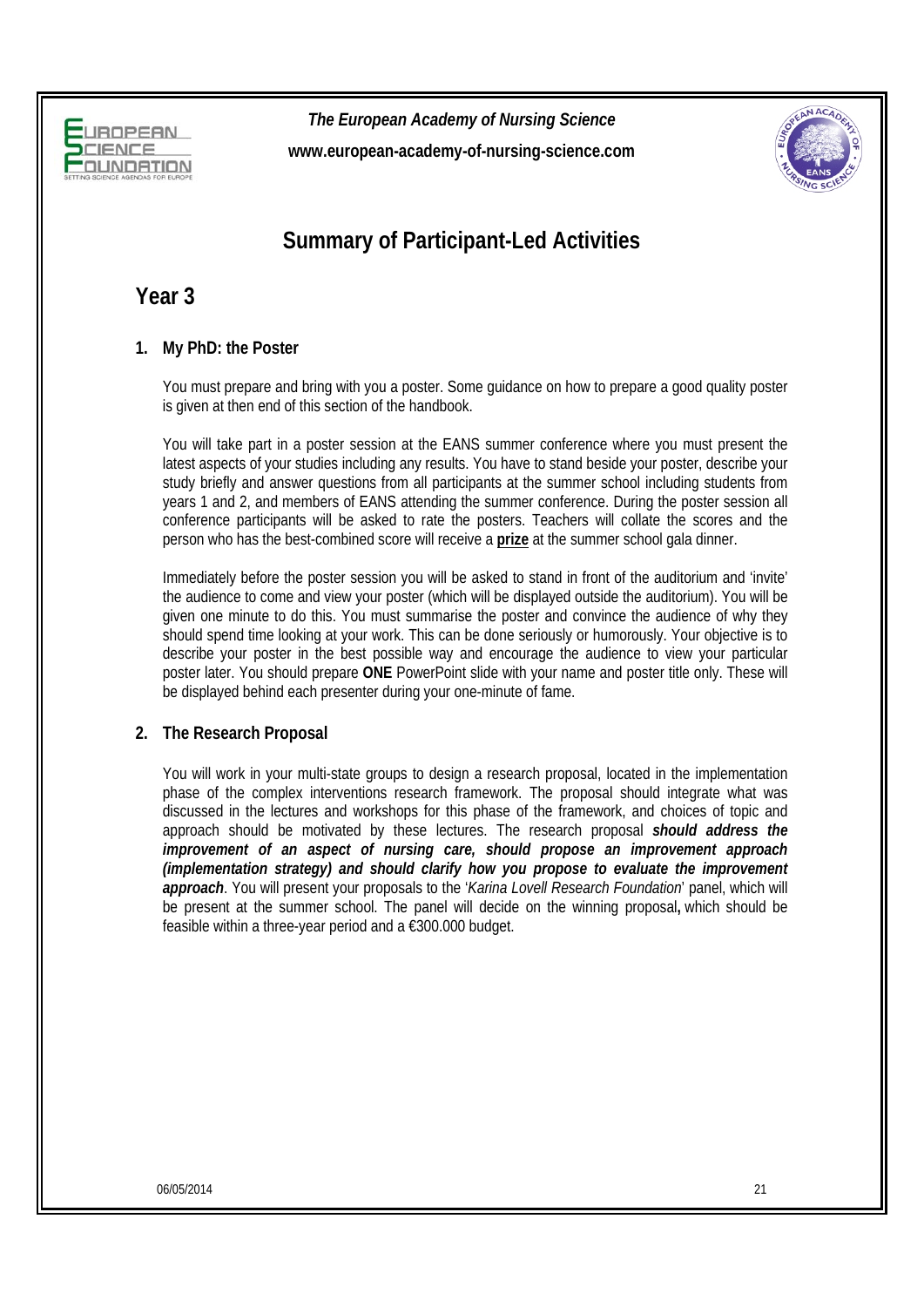



## **A Few 'Top Tips' for Microsoft Power Point Presentations.**

## **As easy as ABC!**

**Attention** to your audience. When giving a power-point presentation you will have an audience, a computer screen and a projected image to look at. The rules are: *always* look at your audience (you must engage them), *sometimes* look at the computer screen (to remind yourself what to say so you don't get lost in your presentation) and *occasionally* look at the projected image (just to point to a word or image to make a special point). Never stand with your back to the audience looking at the projected image and talking to the wall.

**Balance** of your talk. This should reflect your studies and your progress so far and the research process (short background, question, methods, progress/results, issues and implications). Remember that this is a research presentation not a presentation about your special subject. The audience wants to know about your *research*.

**Clarity** of your slides. Keep the slides simple and clear. Use just a few lines, bullet points and only a few words in each line of text. Never let your text go below 20pt font size. Avoid the Microsoft design templates supplied with power point ('Dad's Tie' is a favourite and always makes people groan!). Use the EANS template instead. Avoid animation. It irritates and distracts people, gets in the way of your message and can often go wrong. Get spellings checked. Even native English speakers struggle with the differences between practice/practise, advice/advise. Is it 'older persons', 'older people' or 'the elderly'? Ask someone who knows (the correct term is actually 'older people'). Be careful with using commas or full stops in numbers (1,3 or 1.3?). And finally, *practice, practice, practice*.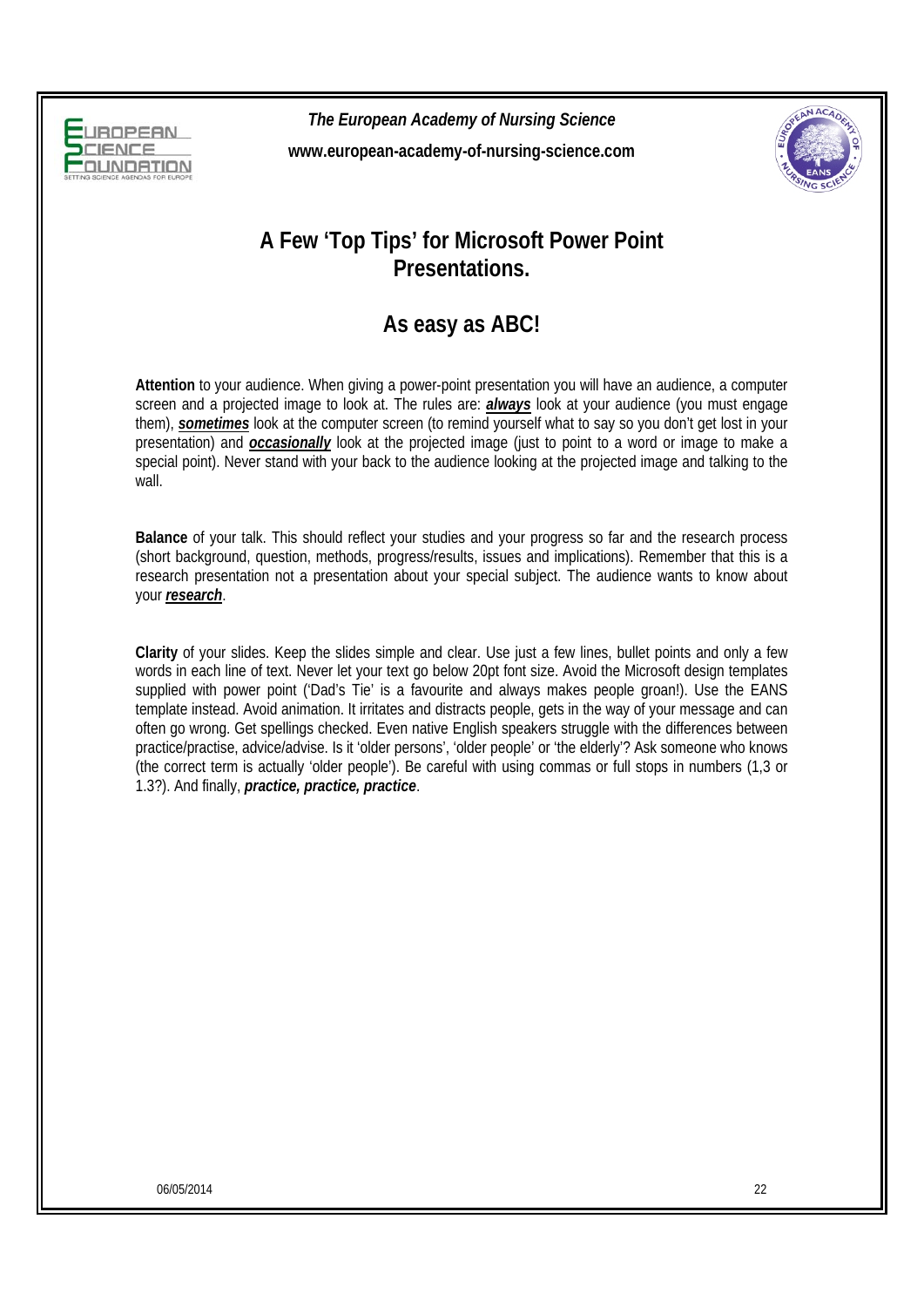



## **Preparing a Good Poster**

## **What is a good poster?**

The ideal poster is designed to provide a brief overview of your work, initiate discussion, attract attention, give you something useful to point to as you discuss your work, stand alone when you're not there to provide an explanation and let people know of your particular interest. A good poster should pay attention to layout, content, handouts and a range of other factors. A poster should be in **PORTRAIT** format no larger than **1200 in height and 750 mm in width**. A few hundred words is generally more than enough text.

## **Layout of the poster**

Does the layout of the poster make it easy to read and understand?

- how '*appealing*' and '*striking*' the poster is: if the poster '*draws you into it*' and makes you interested in it
- do not use too many colours
- the number of words (too many, too few?),
- the size of the font (can anyone read it or do you need to get really close?)
- diagrams/tables/figures (do they make the poster clear or are they irritating and unnecessary?)

## **Content of the poster**

Does the content of the poster get the message across to the audience?

- the structure (is it logical, e.g. background, research question, method, sample, measures, results, implications, references?)
- the content (is it methodologically correct, are results presented accurately, does the method answer the question?)
- the authority (are references broad, in depth and up to date?)

### **Handouts**

Are handouts given and if handouts are given, how clear are they?

 a handout can give more detail than the poster or can be a short abstract, it does not have to be just a copy of the poster

### **Other factors**

 Does the poster include contact details of the presenter, the names of their collaborators or supervisors and their institution? Does the presenter have business cards (or equivalent) to hand out?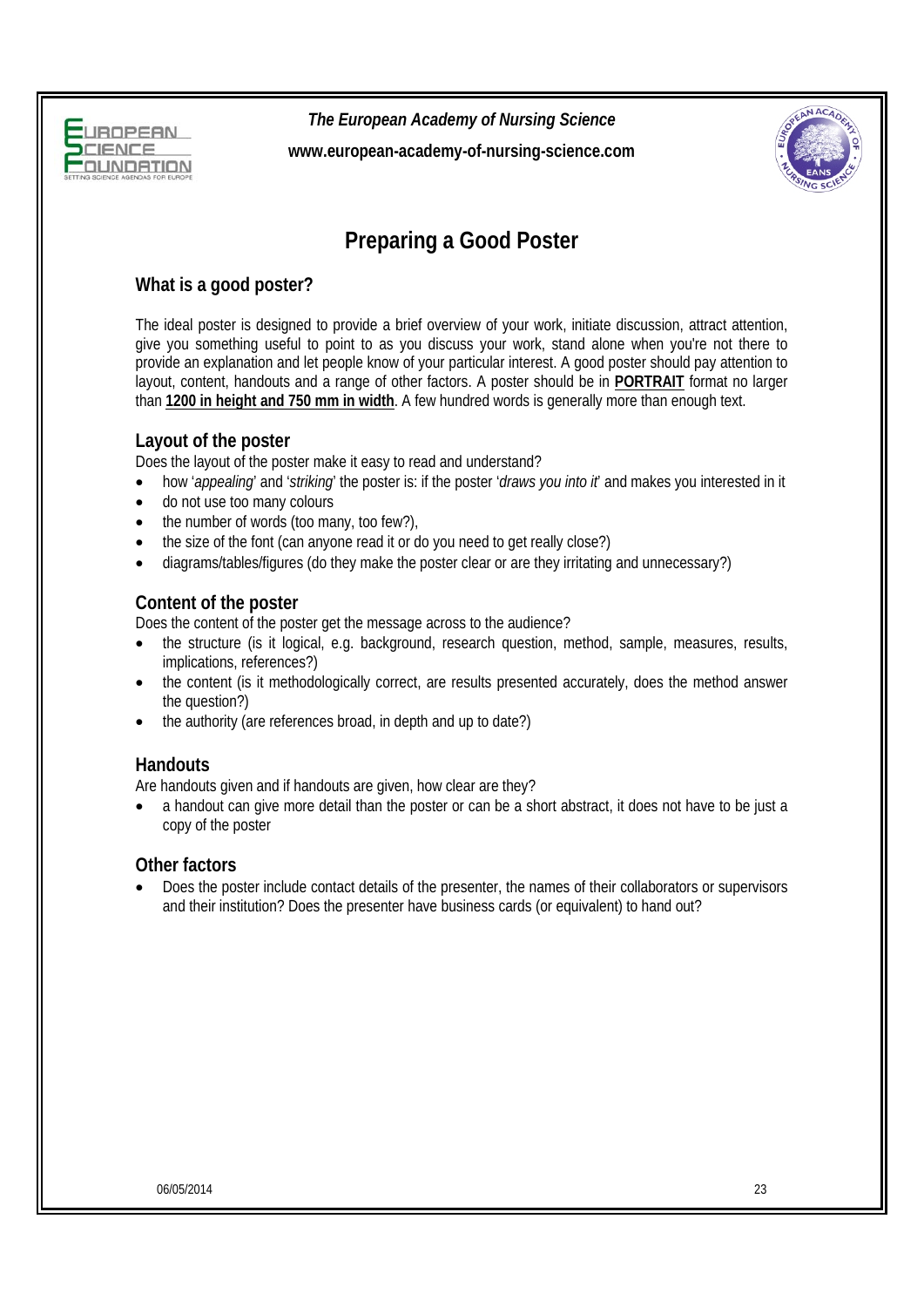



# **Section D**

## **Timetables**

06/05/2014 24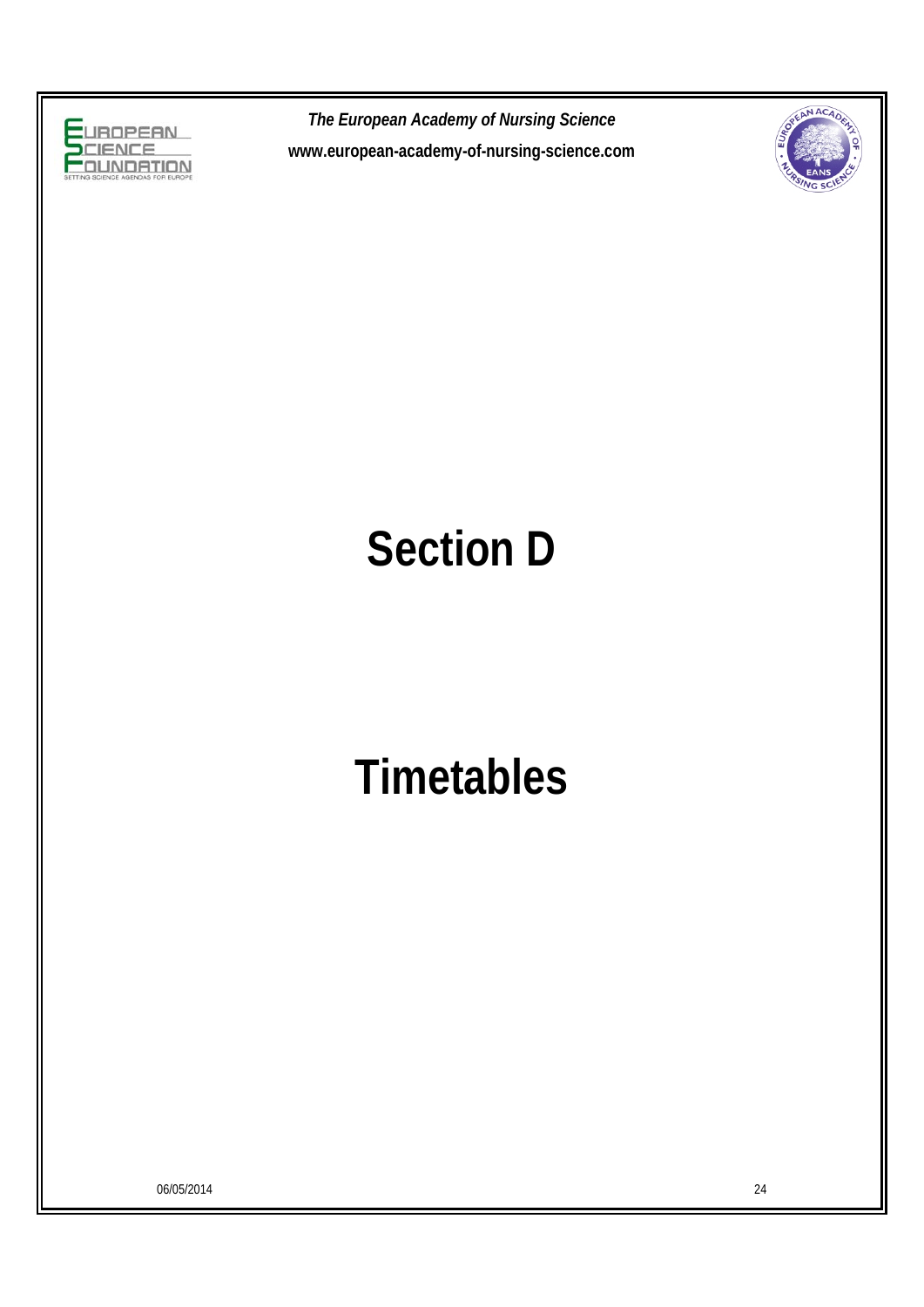



|                                                                        | <b>Year 1 Week 1 – 2014</b>         |                                                                                |                                       |                                       |                                           |  |  |
|------------------------------------------------------------------------|-------------------------------------|--------------------------------------------------------------------------------|---------------------------------------|---------------------------------------|-------------------------------------------|--|--|
| 1 Developing stage 'Certainty'                                         |                                     | Subject responsibility: Professor David Richards                               |                                       |                                       |                                           |  |  |
| 1.1. Identifying the evidence base 6hr                                 |                                     | Group Leaders: Professor David Richards & Associate Professor Gunilla Borglin, |                                       |                                       |                                           |  |  |
| 1.2. Identifying/developing theory 3hr<br>1.3. Process and outcome 3hr |                                     | Students host:                                                                 |                                       |                                       |                                           |  |  |
|                                                                        |                                     | Classroom: B4                                                                  |                                       |                                       |                                           |  |  |
|                                                                        | Monday 30 <sup>th</sup> June        | Tuesday 1 <sup>st</sup> July                                                   | Wednesday 2 <sup>nd</sup> July        | Thursday 3rd July                     | Friday 4 <sup>th</sup> July               |  |  |
| $8.30 - 9.00$                                                          | Registration                        | Arrival in classroom and                                                       | Arrival in classroom and              | Arrival in classroom and              | Arrival in classroom and                  |  |  |
| $9.00 - 10.30$                                                         |                                     | preparation for day<br>Presentation 1                                          | preparation for day<br>Presentation 1 | preparation for day<br>Presentation 1 | preparation for day                       |  |  |
|                                                                        | Welcoming faculty &<br>participants | My PhD: Making a Start                                                         | My PhD: Making a Start                | My PhD: Making a Start                | Presentation 2<br>Our Health Care Systems |  |  |
|                                                                        | Orientation, language,              | $x_{6}$                                                                        | $x_{6}$                               | $x_{6}$                               | $x_{6}$                                   |  |  |
|                                                                        | climate, networking.                | Group leaders                                                                  | Group leaders                         | Group leaders                         | Group leaders                             |  |  |
|                                                                        | Getting to know your multi-         |                                                                                |                                       |                                       |                                           |  |  |
|                                                                        | state group                         |                                                                                |                                       |                                       |                                           |  |  |
|                                                                        | Hall Condorcet                      |                                                                                |                                       |                                       |                                           |  |  |
| 10.30-11.00                                                            | <b>Break</b>                        | <b>Break</b>                                                                   | <b>Break</b>                          | <b>Break</b>                          | <b>Break</b>                              |  |  |
| 11.00-12.30                                                            | Introduction to the MRC             | 1.1. How do we know what                                                       | $\overline{1.1}$ .3. Identifying the  | 1.2.1. Identifying/developing         | 1.3.1. Relating Process to                |  |  |
|                                                                        | complex interventions               | we know? Systematic and                                                        | evidence base: qualitative            | theory and knowledge                  | Outcomes including                        |  |  |
|                                                                        | research framework                  | other reviews                                                                  | evidence synthesis                    | Helen Allan                           | modelling                                 |  |  |
|                                                                        | David Richards                      | David Richards                                                                 | Gunilla Borglin                       |                                       | <b>Walter Sermeus</b>                     |  |  |
|                                                                        |                                     |                                                                                |                                       |                                       |                                           |  |  |
| 12.30-13.30                                                            | Lunch                               | Lunch                                                                          | Lunch                                 | Lunch                                 | Lunch                                     |  |  |
| 13.30-15.00                                                            | Introduction to the MRC             | $1.1.2$ . Systematic reviews                                                   | 1.1.4. Identifying the                | 1.2.2. Using theory to                | 1.3.2. Relating Process to                |  |  |
|                                                                        | complex interventions               | and meta analyses of                                                           | evidence base: mixed                  | develop interventions: a              | Outcomes including                        |  |  |
|                                                                        | framework continued                 | complex interventions                                                          | methods reviews                       | practical example                     | modelling                                 |  |  |
|                                                                        | David Richards                      | David Richards                                                                 | Gunilla Borglin                       | Helen Allan                           | <b>Walter Sermeus</b>                     |  |  |
| 15.00-15.30                                                            | <b>Break</b>                        | <b>Break</b>                                                                   | <b>Break</b>                          | <b>Break</b>                          | <b>Break</b>                              |  |  |
| 15.30-17.00                                                            | Introduction to presentations:      | Presentation 1                                                                 | Presentation 1                        | Presentation 1                        | Networking – time off                     |  |  |
|                                                                        | My PhD: Making a Start              | My PhD: Making a Start                                                         | My PhD: Making a Start                | My PhD: Making a Start                |                                           |  |  |
|                                                                        | Our Health Care Systems             | $x_{6}$                                                                        | $x_{6}$                               | $x_{6}$                               |                                           |  |  |
|                                                                        | Preparing a research protocol       | Group leaders                                                                  | Group leaders                         | Group leaders                         |                                           |  |  |
|                                                                        | Group leaders                       |                                                                                |                                       |                                       |                                           |  |  |
|                                                                        | Student time: Working with          |                                                                                |                                       |                                       |                                           |  |  |
|                                                                        | our health care systems             |                                                                                |                                       |                                       |                                           |  |  |
|                                                                        |                                     |                                                                                |                                       |                                       |                                           |  |  |
| <b>SOCIAL</b>                                                          | <b>GET TOGETHER 17.00-19.00</b>     |                                                                                |                                       |                                       |                                           |  |  |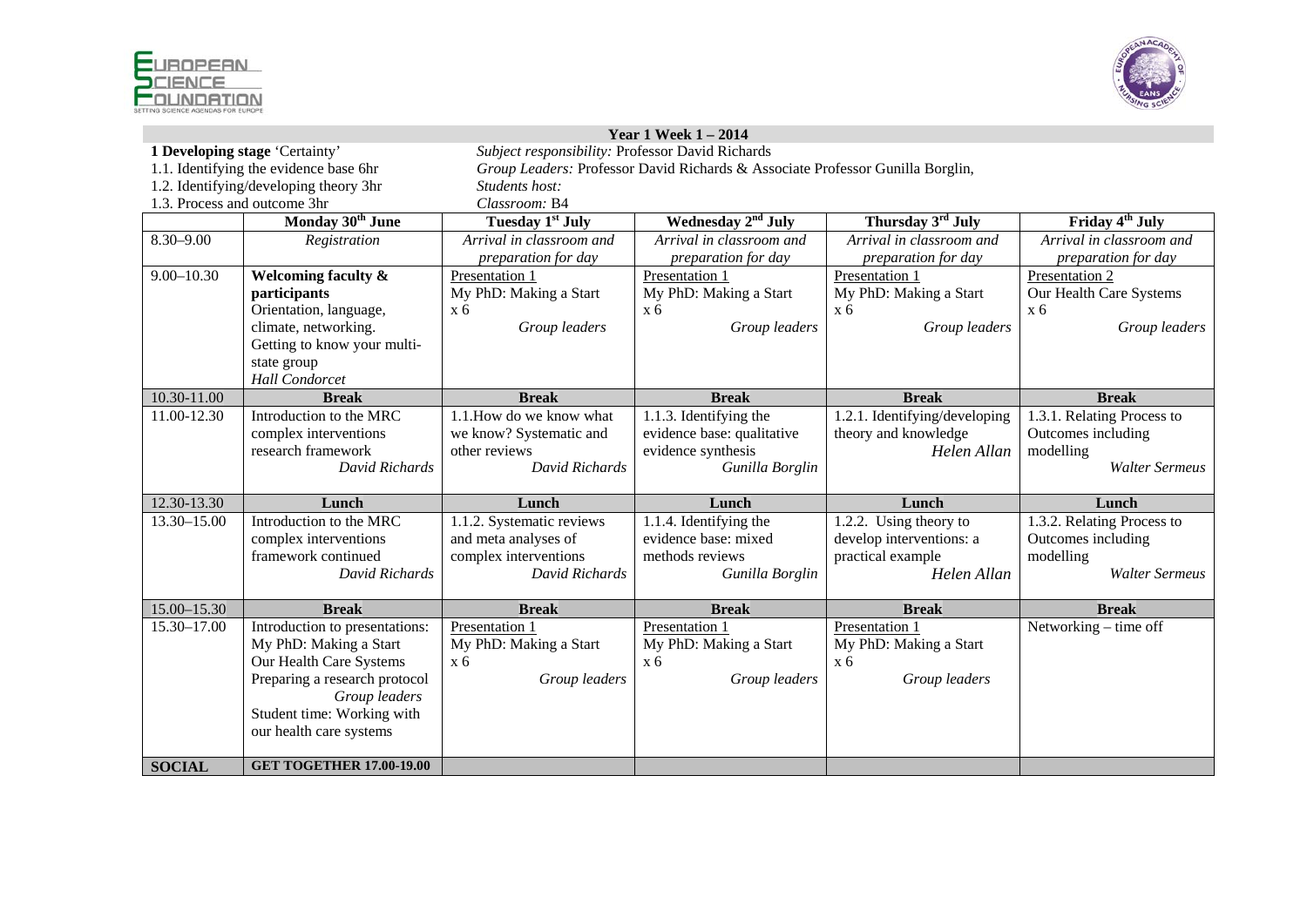



#### **2 Feasibility/Pilot Stage** 'Uncertainty' *Subject responsibility:* Associate Professor Gunilla Borglin 2.1. Testing procedures 3hr *Group Leaders:* Dr Sacha Köpke & Dr. Connie Böttcher Berthelsen 2.2. Recruitment/retention 1.5hr *Students host:*2.3. Determining sample size 3hr *Classroom:* C1 **Date/time Monday 7<sup>th</sup> July Tuesday 8<sup>th</sup> July Date/time Monday 7<sup>th</sup> July Tuesday 8<sup>th</sup> July Wednesday 9<sup>th</sup> July Thursday 10<sup>th</sup> July Friday 11<sup>th</sup> July** 8.30–9.00 *Arrival in classroom and preparation for day Arrival in classroom and preparation for day*  The EANS Summer Conference Presenting a proposal for development and feasibility research funding *Karina Lovell Foundation for Healthcare Improvement Research Jury* **EVALUATION HAND IN**  *Group leaders 09.00 – 12.00*  9.00–10.30 Welcoming Faculty & students *Grand Amphithéâtre*  9.30 Working in Europe *Walter Sermeus*  2.2. Addressing uncertainty in recruitment/retention *Sascha Köpke*  EANS Conference: registration, Key note address *Dr Lisette Schoonhoven Grand Amphithéâtre*  2.3. Determining sample size considerations for qualitative studies *Brendan McCormack* 10.30-11.00 **Break Break Break Break** 11.00-12.30 Mixed Method Design *Maria Horne*  What have we learnt so far? Time to clear out confusions  *Group leaders*  Student time: Preparing a development and feasibility research protocol for funding Student time: Preparing a development and feasibility research protocol for funding 12.30-13.30 **Lunch Lunch Lunch Lunch Note no Lunch** 13.30–15.00 2.1. Testing procedures: addressing clinical uncertainty *David Richards*Student time: Preparing a development and feasibility research protocol for funding Student time: Preparing a development and feasibility research protocol for funding The EANS Summer School debate *Professor Peter Griffith Grand Amphithéâtre*  **Please note!** Direct TVG train Renne – Charles De Gaulle will leave Renne at 14.07 hours **Coffee Break (14.30-15.00)** 15.00–15.30 **Break Break Break** Introducing the poster session by participants Chair: *Professor David Richards*Poster viewing, networking and poster evaluation **Break**  15.30–17.00 2.1. Testing procedures: addressing acceptability and feasibility *David Richards* 2.3. Determining samples size considerations for intervention studies and surveys *Peter Griffiths* Keynote Address *Grand Amphithéâtre*  End of Conference **EVALUATION HAND OUT** *(For students group leaders)*  **SOCIAL GET TOGETHER 18.00** GALA DINNER

#### **Year 1 Week 2 – 2014**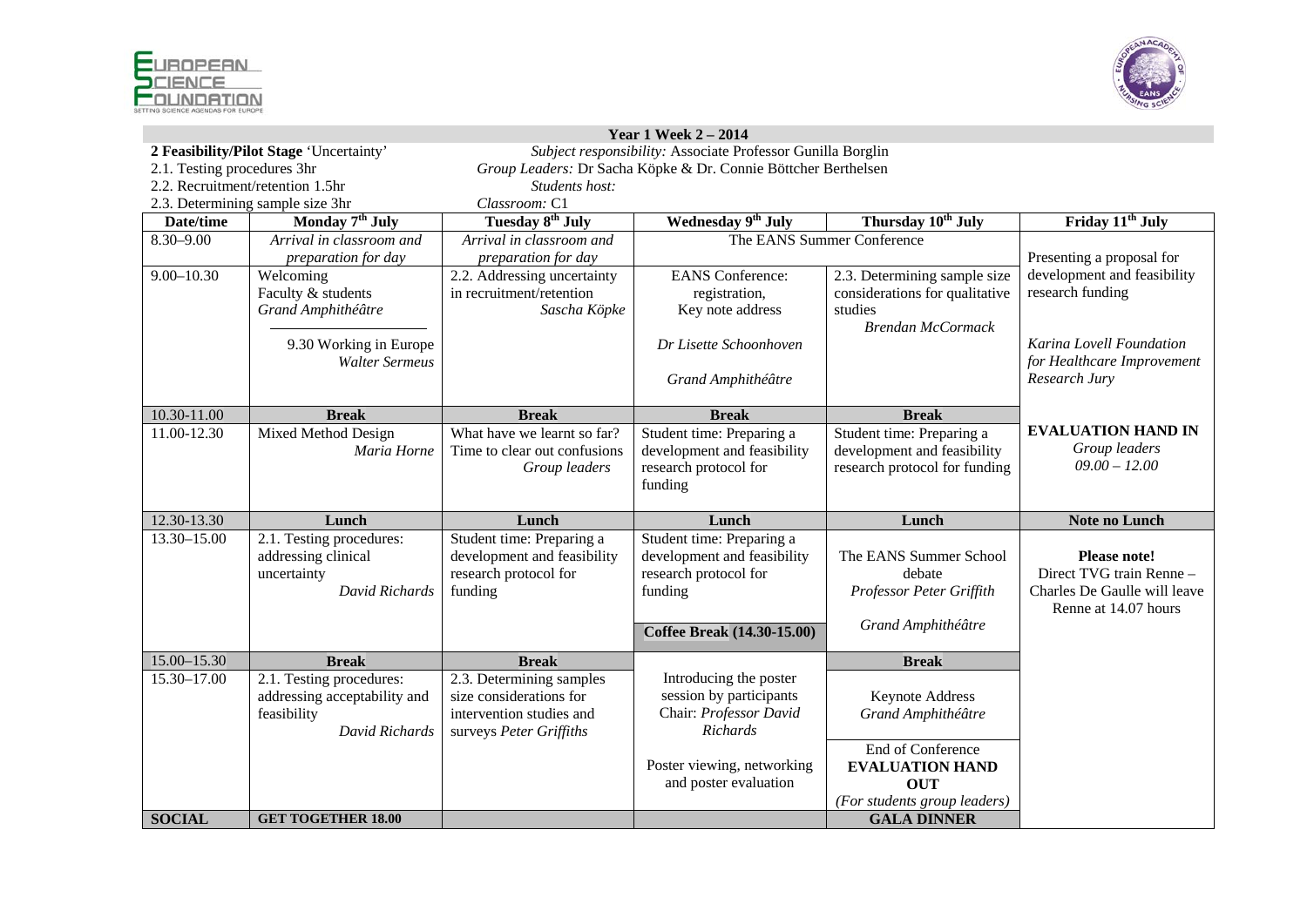



| <b>Year 2 - 2014</b>                                                          |                                               |                                       |                                                            |                                   |                                 |  |  |
|-------------------------------------------------------------------------------|-----------------------------------------------|---------------------------------------|------------------------------------------------------------|-----------------------------------|---------------------------------|--|--|
| Subject responsibility: Professor Gabriele Meyer<br><b>3 Evaluation Stage</b> |                                               |                                       |                                                            |                                   |                                 |  |  |
| 3.1. Assessing effectiveness 3hr                                              |                                               |                                       | Group leaders: Professors Julie Taylor & Brendan McCormack |                                   |                                 |  |  |
|                                                                               | 3.2. Understanding change process 3hr         | Students host:                        |                                                            |                                   |                                 |  |  |
|                                                                               | 3.3. Assessing cost effectiveness 3hr         | Lecture rooms: C2                     |                                                            |                                   |                                 |  |  |
| Date/time                                                                     | Monday 7 <sup>th</sup> of July                | Tuesday 8 <sup>th</sup> of July       | Wednesday 9 <sup>th</sup> of July                          | Thursday 10 <sup>th</sup> of July | Friday 11 <sup>th</sup> of July |  |  |
| $8.30 - 9.00$                                                                 | Arrival in classroom and                      | Arrival in classroom and              | The EANS Summer Conference                                 |                                   | Arrival in classroom and        |  |  |
|                                                                               | preparation for day                           | preparation for day                   |                                                            |                                   | preparation for day             |  |  |
| $9.00 - 10.30$                                                                | Welcoming                                     | 3.1_2 Assessing                       | <b>EANS</b> Conference:                                    | Ethics and clinical trials        |                                 |  |  |
|                                                                               | Faculty & students                            | effectiveness                         | registration,                                              | Helena Leino-Kilpi                | Karina Lovell Foundation        |  |  |
|                                                                               | Grand Amphithéâtre                            | Sandra Zwakhalen                      | Key note address                                           |                                   | for Healthcare Improvement      |  |  |
|                                                                               |                                               |                                       |                                                            |                                   | Research Jury Duty              |  |  |
|                                                                               | Where am I?                                   |                                       | Dr Lisette Schoonhoven                                     |                                   |                                 |  |  |
|                                                                               | Students and group leaders                    |                                       |                                                            |                                   | <b>EVALUATION HAND IN</b>       |  |  |
|                                                                               | and subject lead                              |                                       | Grand Amphithéâtre                                         |                                   | Group leaders                   |  |  |
|                                                                               |                                               |                                       |                                                            |                                   | $09.00 - 12.00$                 |  |  |
| 10.30-11.00                                                                   | <b>Break</b>                                  | <b>Break</b>                          | <b>Break</b>                                               | <b>Break</b>                      |                                 |  |  |
| 11.00-12.30                                                                   | Where am I?                                   | 3.2_1 Understanding                   | 3.3_2. Assessing cost                                      | Student time:                     |                                 |  |  |
|                                                                               | Student and group leaders                     | change processes                      | effectiveness                                              | Working with the EANS             |                                 |  |  |
|                                                                               | and subject lead                              | Sascha Köpke                          | Gabriele Meyer                                             | Summer School debate              |                                 |  |  |
|                                                                               |                                               |                                       |                                                            |                                   |                                 |  |  |
| 12.30-13.30                                                                   | Lunch                                         | Lunch                                 | Lunch                                                      | Lunch                             | <b>NO LUNCH</b>                 |  |  |
| 13.30-15.00                                                                   | 3.1_1 Assessing effectiveness                 | 3.2_2 Understanding                   | Student time:                                              |                                   |                                 |  |  |
|                                                                               | Sandra Zwakhalen                              | change processes                      | Working with the EANS                                      | The EANS Summer School            | Please note!                    |  |  |
|                                                                               |                                               | Sascha Köpke                          | Summer School debate                                       | debate                            | Direct TVG train Rennes -       |  |  |
|                                                                               |                                               |                                       |                                                            | Peter Griffith                    | Charles De Gaulle will          |  |  |
|                                                                               |                                               |                                       | Break (14.30-15.00)                                        | Grand Amphithéâtre                | leave Rennes at 14.07 hours     |  |  |
| $15.00 - 15.30$                                                               |                                               |                                       |                                                            |                                   |                                 |  |  |
|                                                                               | <b>Break</b>                                  | <b>Break</b><br>3.3_1. Assessing cost | Introducing the poster                                     | <b>Break</b>                      |                                 |  |  |
| 15.30-17.00                                                                   | Information regards debate                    |                                       | session by participants<br>Chair: Professor David          |                                   |                                 |  |  |
|                                                                               | Group leaders                                 | effectiveness                         | Richards                                                   | Keynote Address                   |                                 |  |  |
|                                                                               | Student time:                                 | Gabriele Meyer                        |                                                            | Grand Amphithéâtre                |                                 |  |  |
|                                                                               | Working with the EANS<br>Summer School debate |                                       |                                                            |                                   |                                 |  |  |
|                                                                               |                                               |                                       | Poster viewing, networking                                 | End of Conference                 |                                 |  |  |
|                                                                               |                                               |                                       | and poster evaluation                                      | <b>EVALUATION HAND</b>            |                                 |  |  |
|                                                                               |                                               |                                       |                                                            | <b>OUT</b>                        |                                 |  |  |
|                                                                               |                                               |                                       |                                                            | (For students, group              |                                 |  |  |
|                                                                               |                                               |                                       |                                                            | leaders)                          |                                 |  |  |
| <b>SOCIAL</b>                                                                 | <b>GET TOGETHER</b>                           |                                       |                                                            | <b>GALA DINNER</b>                |                                 |  |  |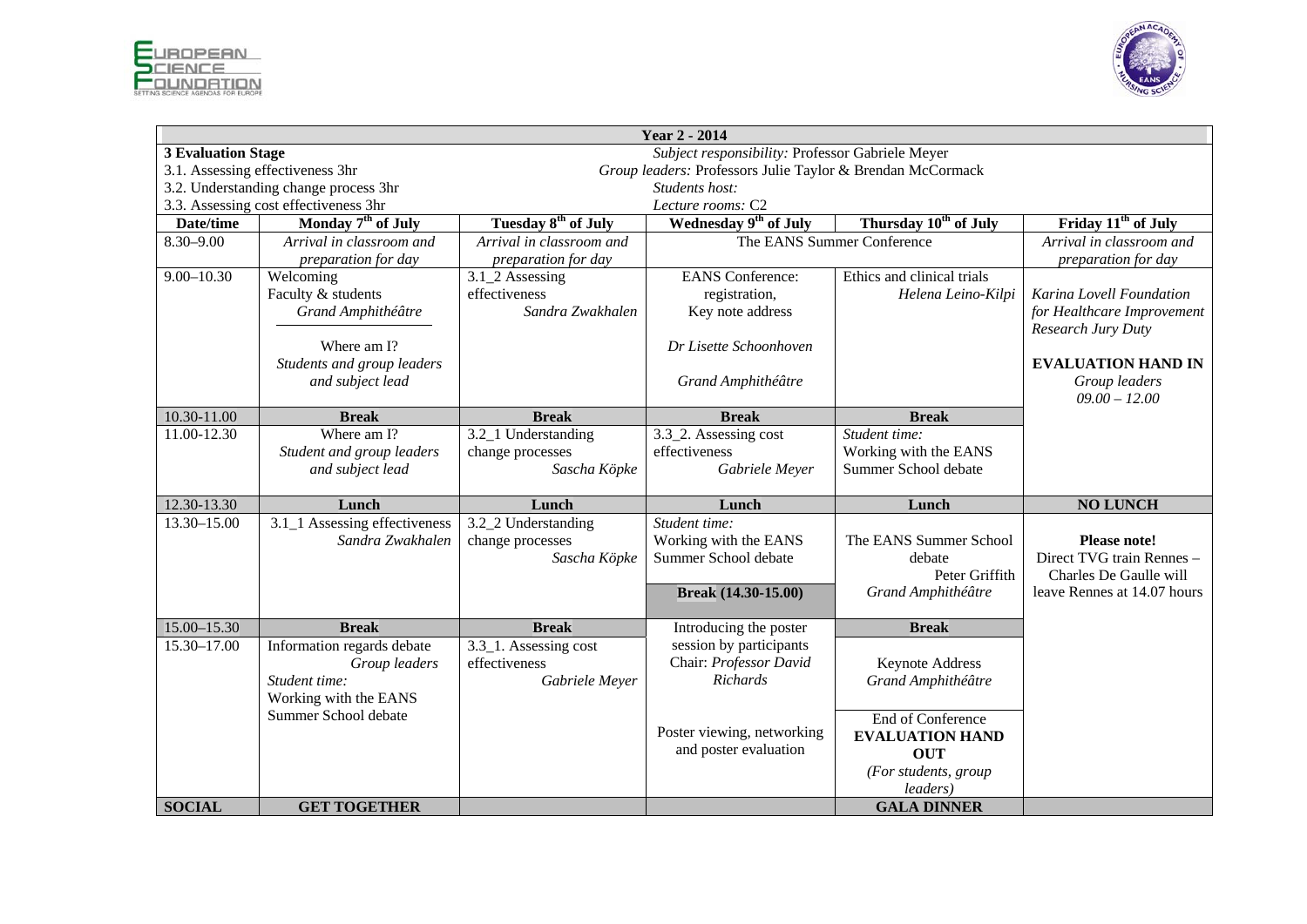



| Year $3 - 2014$                                                                        |                                                                                                        |                                                                                                                         |                                                                                                              |                                                                                          |                                                                                                                                 |  |  |
|----------------------------------------------------------------------------------------|--------------------------------------------------------------------------------------------------------|-------------------------------------------------------------------------------------------------------------------------|--------------------------------------------------------------------------------------------------------------|------------------------------------------------------------------------------------------|---------------------------------------------------------------------------------------------------------------------------------|--|--|
| Subject responsibility: Professor Theo van Achterberg<br>4. Implementation stage 1.5hr |                                                                                                        |                                                                                                                         |                                                                                                              |                                                                                          |                                                                                                                                 |  |  |
| 4.1. Dissemination 4.5hr                                                               |                                                                                                        | Group leaders: Professor Adelaida Zabalegui & Dr Tove Lindhardt                                                         |                                                                                                              |                                                                                          |                                                                                                                                 |  |  |
| 4.2. Surveillance & monitoring 1.5hr                                                   |                                                                                                        | Students host:<br>Lecture rooms: C4                                                                                     |                                                                                                              |                                                                                          |                                                                                                                                 |  |  |
| 4.3. Long term follow-up 1.5hr                                                         |                                                                                                        |                                                                                                                         |                                                                                                              |                                                                                          |                                                                                                                                 |  |  |
| Date/time                                                                              | Monday 7 <sup>th</sup> of July                                                                         | Tuesday 8 <sup>th</sup> of July                                                                                         | Wednesday 9 <sup>th</sup> of July                                                                            | Thursday 10 <sup>th</sup> of July                                                        | Friday 11 <sup>th</sup> of July                                                                                                 |  |  |
| $8.30 - 9.00$                                                                          | Arrival in classroom and<br>preparation for day                                                        | Arrival in classroom and<br>preparation for day                                                                         | <b>The EANS Summer Conference</b>                                                                            |                                                                                          | Arrival in classroom and<br>preparation for day                                                                                 |  |  |
| $9.00 - 10.30$                                                                         | Welcoming<br>Faculty & students<br>Grand Amphithéâtre<br>Where are you at?<br>Students & group leaders | 4.2. Surveillance &<br>monitoring: Developing<br>quality indicators<br>workshop<br>Maud Heinen &<br>Theo van Achterberg | <b>EANS</b> Conference:<br>registration,<br>Key note address<br>Dr Lisette Schoonhoven<br>Grand Amphithéâtre | Please see conference<br>program                                                         | Presenting a proposal for<br>implementation research<br>Karina Lovell Foundation<br>for Healthcare Improvement<br>Research Jury |  |  |
| 10.30-11.00                                                                            | <b>Break</b>                                                                                           | <b>Break</b>                                                                                                            | <b>Break</b>                                                                                                 | <b>Break</b>                                                                             | <b>EVALUATION HAND IN</b>                                                                                                       |  |  |
| 11.00-12.30                                                                            | 4.1.1. Dissemination: Quality<br>of reporting and effective<br>dissemination<br>Gabriele Meyer         | 4. Implementation research<br><b>Brendan McCormack</b><br>Lisette Schoonhoven                                           | Please see conference<br>program                                                                             | Please see conference<br>program                                                         | Group leaders<br>$09.00 - 12.00$                                                                                                |  |  |
| 12.30-13.30                                                                            | Lunch                                                                                                  | Lunch                                                                                                                   | Lunch                                                                                                        | Lunch                                                                                    | Note no lunch                                                                                                                   |  |  |
| 13.30-15.00                                                                            | 4.1.2. Dissemination: Barriers<br>& facilitators for<br>implementation<br><b>Maud Heinen</b>           | 4. Implementation research<br>$*$ continued $*$                                                                         | Please see conference<br>program                                                                             | The EANS summer school<br>debate<br>Professor Peter Griffiths<br>Grand Amphithéâtre      | Please note!<br>Direct TVG train Renne -<br>Charles De Gaulle will leave<br>Renne at 14.07 hours                                |  |  |
| 15.00-15.30                                                                            | <b>Break</b>                                                                                           | <b>Break</b>                                                                                                            | <b>Note - Break</b><br>$14.30 - 15.00$                                                                       | <b>Break</b>                                                                             |                                                                                                                                 |  |  |
| 15.30-17.00                                                                            | 4.1.3. Dissemination:<br>Effective implementation &<br>use of change strategies<br>Theo van Achterberg | 4. Information - Preparing<br>an implementation<br>research proposal<br>Theo van Achterberg &<br>group leaders          | Introducing the poster<br>session by participants<br>Chair: Professor David<br>Richards<br>Poster viewing,   | Key note address<br>Professor Peter Griffiths<br>Grand Amphithéâtre<br>End of conference |                                                                                                                                 |  |  |
|                                                                                        |                                                                                                        |                                                                                                                         | networking and poster<br>evaluation                                                                          | <b>EVALUATION HAND</b><br><b>OUT</b><br>(For students group leaders)                     |                                                                                                                                 |  |  |
| <b>SOCIAL</b>                                                                          | <b>GET TOGETHER</b>                                                                                    |                                                                                                                         |                                                                                                              | <b>GALA DINNER</b>                                                                       |                                                                                                                                 |  |  |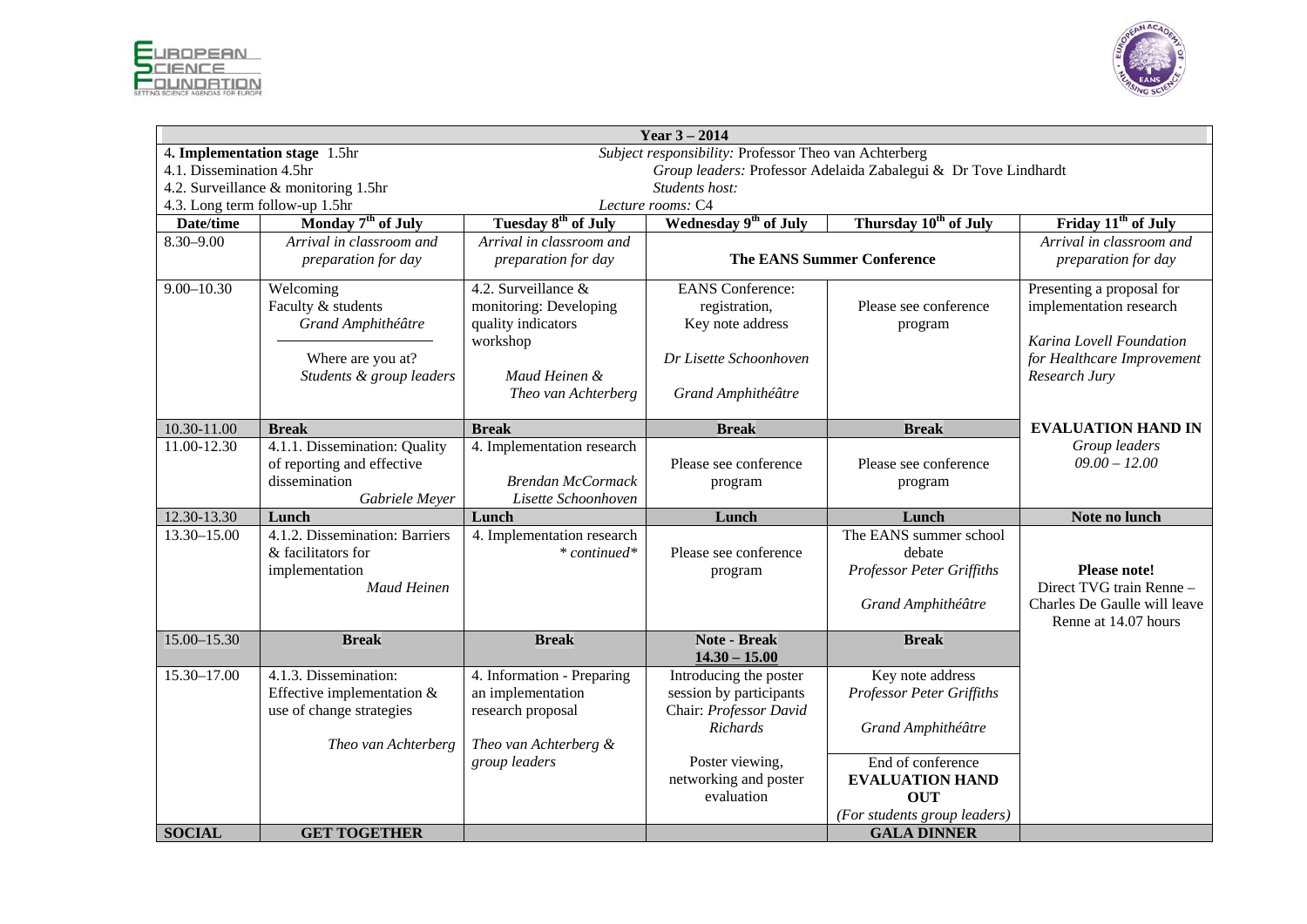



## **Section E**

## **References**

06/05/2014 25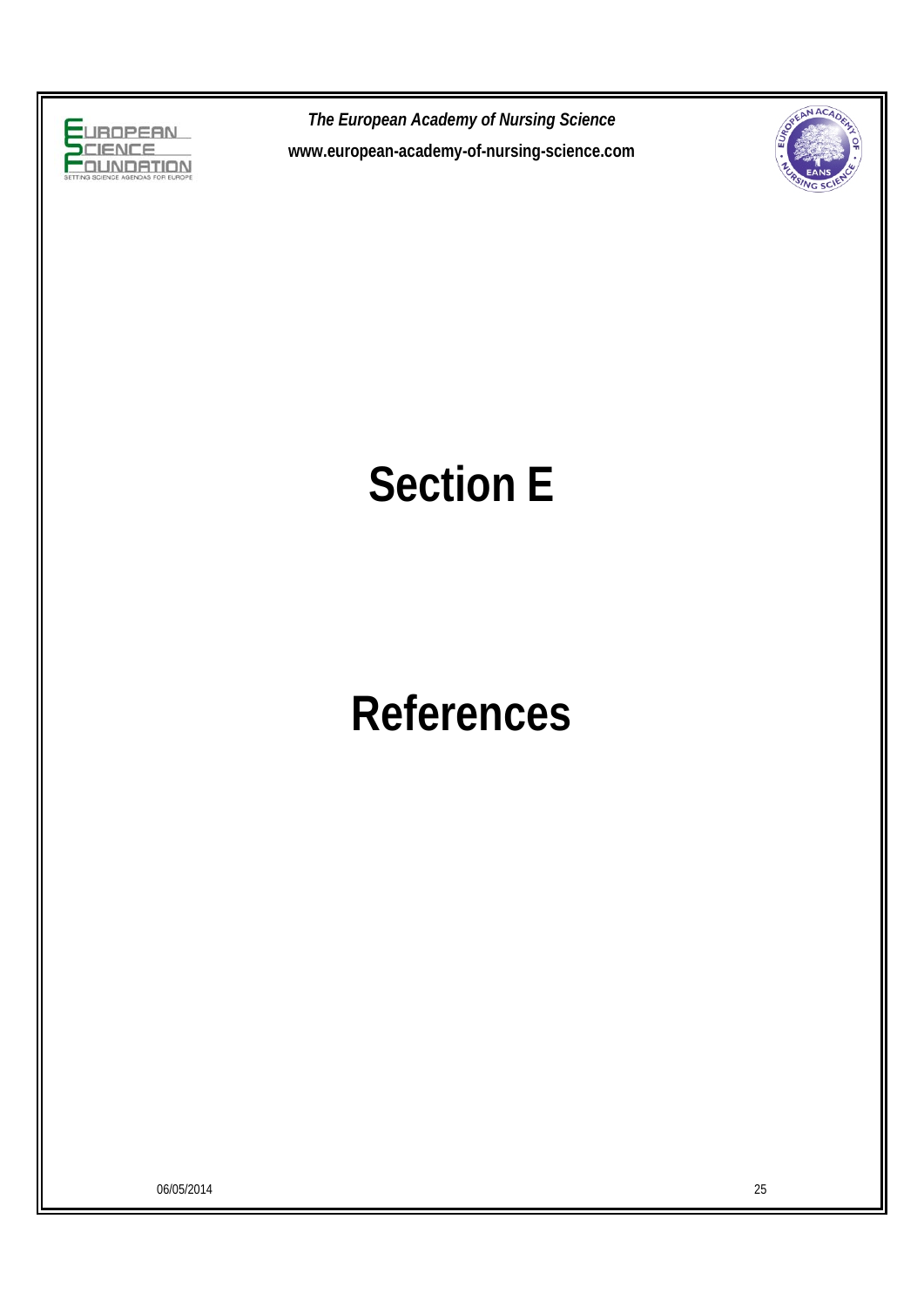



#### **Background and Nursing (\* new for 2014)**

- 1. Campbell, M., et al. (2000). Framework for design and evaluation of complex interventions to improve health. *BMJ.,*321, 694–696.
- 2. Campbell, N.C., et al. (2007). Designing and evaluating complex interventions to improve health care. *BMJ.,*334, 455–459
- 3. \* Campbell-Yeo, M., Ranger, M., Johnston, C. & Fergusson, D. (2009). Controlling Bias in Complex Nursing Intervention Studies: A Checklist. *Canadian Journal of Nursing Research*, 41, 32-50.
- 4. \* Craig, P. & Petticrew. M. (2013). Developing and evaluating complex interventions: Reflections on the 2008 MRC guidance. *International Journal of Nursing Studies*, 50, 585-587.
- 5. \* Corry, M., Clarke, M., While, A.E., & Lalor, J. (2013). Developing complex interventions for nursing: a critical review of key guidelines. *Journal of Clinical Nursing*, doi: 10.1111/jocn.12173
- 6. \* Dowding, D.W., Cheyne, H.L.& Hundley, V. (2011). Complex interventions in midwifery care: Reflections on the design and evaluation of an algorithm for the diagnosis of labour. *Midwifery*, 654–659.
- 7. \* Griffiths, P. & Norman, I. (2012) Qualitative or quantitative? Developing and evaluating complex interventions: time to end the paradigm wars. *International Journal of Nursing Studies* (doi:10.1016/j.ijnurstu.2012.09.008)
- 8. Hallberg, I., (2006). Challenges for future nursing research: Providing evidence for health-care practice. *Int.J.Nurs.Stud,* 43, 923-927.
- 9. Hallberg, I., (2009). Moving nursing research forward towards a stronger impact on health care practice? *Int.J.Nurs.Stud.,*46, 407–412 16.
- 10. Mantzoukas, S., (2009). The research evidence published in high impact journals between 2000–2006: a quantitative content analysis. *Int.J.Nurs.Stud.,*46, 479–489.
- 11. Medical Research Council. (2000). *A framework for development and evaluation of RCTs for complex interventions to improve health.* London: MRC.
- 12. Medical Research Council. (2008). *Developing and evaluating complex interventions: new guidance*. London: MRC.
- 13. \* Möhler, R., Bartoszek, G., Köpke, S., & Meyer, G. (2012). Proposed criteria for reporting the development and evaluation of complex intervention in healthcare (CReDECI): Guideline development. *International Journal of Nursing Studies*, 49, 1, 40-46.
- 14. \* Polit, D.F. & Beck, C.T. (2010). Generalization in quantitative and qualitative research: Myths and strategies. . *International Journal of Nursing Studies*, 47, 1451-1458.
- 15. \* Richards, D.A. & Borglin, G. (2011). Complex interventions and nursing: Looking through a new lens at nursing research. *International Journal of Nursing Studies*, 48, 531–533.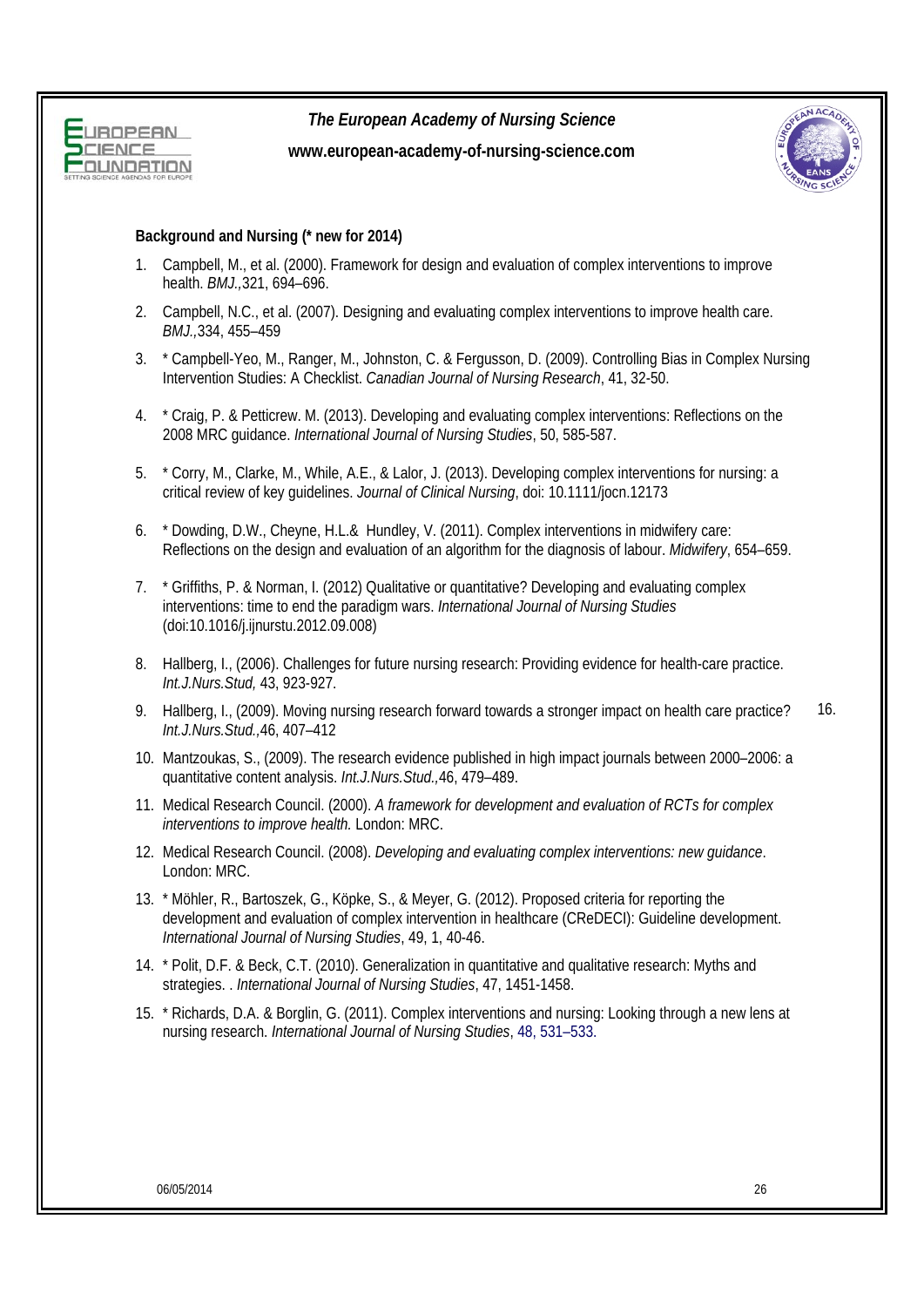



### **1. The Development Stage**

- 1. Centre for Reviews and Dissemination. (2009). *Systematic reviews: CRD's guidance for undertaking reviews in health care*. York: University of York.
- 2. Pluye, P., Gagnon, M.-P., Johnson-Lafleur, F.G.J. (2009). A scoring system for appraising mixed studies reviews and mixed methods research: critical literature review of systematic mixed studies reviews in the health sciences. *Int. J. Nurs. Stud*., 46, 529–546.
- 3. Thorne, S. (2009). The role of qualitative research within an evidence-based context: can metasynthesis be the answer? *Int. J. Nurs. Stud*. 46, 569–575.
- 4. Noar SM, Zimmerman RS. (2005). Health behaviour theory and cumulative knowledge regarding health behaviours: are we moving in the right direction? *Health Education Research,* 20, 275-90.
- 5. Michie S, Johnston M, Abraham C, Lawton R, Parker D, Walker A. (2005). Making psychological theory useful for implementing evidence-based practice: a consensus approach. *Quality and Safety in Healthcare,* 14, 26-33.
- 6. Rodgers B.L. & Knafl K.A. (2000) Introduction to concept development in nursing. In *Concept Development in Nursing: Foundations, Techniques, and Applications, 2nd edn* (Rodgers B.L.& Knafl K.A., eds). W Philadelphia: B. Saunders
- 7. Hardeman W, Sutton S, Griffin S, Johnston M, White A, Wareham NJ, et al. (2005). A causal modelling approach to the development of theory-based behaviour change programmes for trial evaluation. *Health Education Research,* 20, 676-87.
- 8. Eccles M, Johnston M, Hrisos S, Francis J, Grimshaw J, Steen N, et al. (2007). Translating clinicians' beliefs into implementation interventions (TRACII): a protocol for an intervention modelling experiment to change clinicians' intentions to implement evidence-based practice. *Implementation Science,* 2, 27- 32.
- *9.* Bonetti D, Eccles M, Johnston M, Steen N, Grimshaw J, Baker R, et al. (2005). Guiding the design and selection of interventions to influence the implementation of evidence-based practice: an experimental simulation of a complex intervention trial. *Social Science and Medicine,* 60, 2135-2147.
- 10. Collins LM, Murphy SA, Nair VN, Stretcher VJ. (2005). A strategy for optimizing and evaluating behavioral interventions. *Annals of Behavioral Medicine,* 30, 65-73.
- 11. Glasgow RE, Vogt TM, Boles SM. (1999). Evaluating the public health impact of health promotion interventions: the RE-AIM framework. *American Journal of Public Health,* 89, 1322-7.
- 12. National Institute for Health and Clinical Excellence. (2007). *Behaviour Change at Population, Community and Individual Levels*. *NICE Public Health Guidance*. London: NICE.

#### **2. The Feasibility/Pilot Stage**

- 13. Eldridge S, Ashby D, Feder G, Rudnicka AR, Ukoumunne OC. (2004). Lessons for cluster randomized trials in the twenty-first century: a systematic review of trials in primary care. *Clinical Trials,*1, 80-90.
- 14. Scheel I, Hagen K, Oxman A. The unbearable lightness of healthcare policy-making: a description of a process aimed at giving it some weight. (2003). *Journal of Epidemiology and Community Health,*;57, 483-87.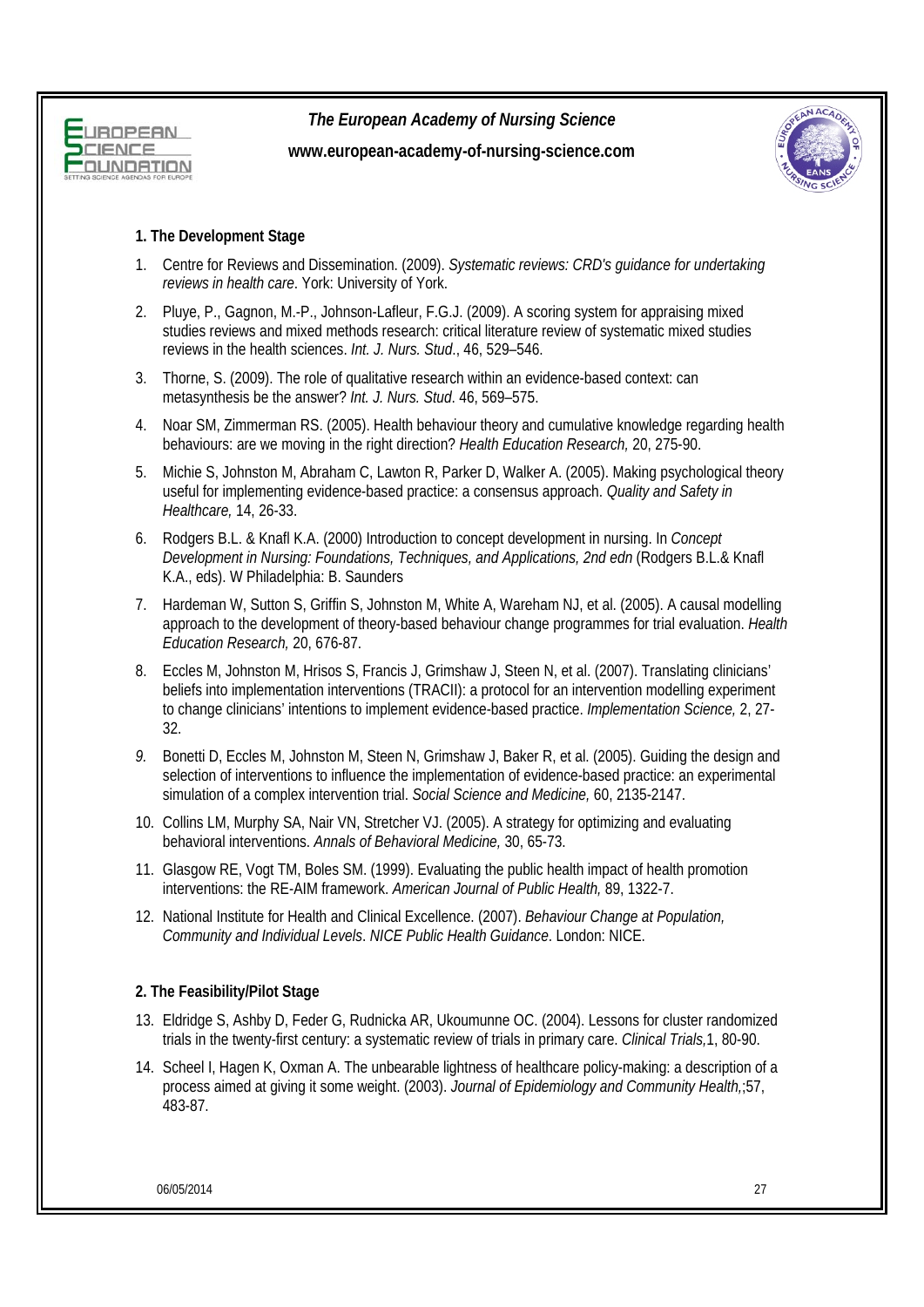



- 15. Armstrong D, Winder R, Wallis R. (2006). Impediments to policy implementation: the offer of free installation of central heating to an elderly community has limited uptake. *Public Health,*120, 121-6.
- 16. Rowland D, DiGuiseppe C, Roberts I, Curtis K, Roberts H, Ginnelly L, et al. (2002). Prevalence of working smoke alarms in local authority inner city housing: randomised controlled trial. *British Medical Journal,* 325, 998-1001.
- 17. Bower P, Wilson S, Mathers N. (2007). Short report: How often do UK primary care trials face recruitment delays? *Family Practice,* 24, 601-603
- 18. McDonald A, Knight R, Campbell M, Entwistle V, Grant A, Cook J, et al. What influences recruitment to randomised controlled trials? A review of trials funded by two UK funding agencies. *Trials* 2006;7(9).
- 19. Prescott R, Counsell C, Gillespie W, Grant A, Russell I, Kiauka S, et al. Factors that limit the quality, number and progress of randomised controlled trials. *Health Technology Assessment* 1999;3(20).
- 20. Bland JM. (2000). *An Introduction to Medical Statistics, 3rd Edition*. Oxford: Oxford University Press
- 21. \* Thabane, L., Ma, J., Chu, R., Cheng, J., Ismaila, A., Rios, L.P., Robson, R., Thabane, M., Giangregorio, L. & Goldsmith, C.H. (2010). A tutorial on pilot studies: the what, why and how. *BMC Medical Research Methodology*, 10:1

#### **3. The Evaluation Stage**

- 22. Richards, D.A. and Hamers, J.P.H. (2009). Experimental research in nursing: RCTs in complex nursing interventions and laboratory experimental studies. *International Journal of Nursing Studies,*46, 588– 592.
- 23. McKee M, Britton A, Black N, McPherson K, Sanderson C, Bain C. (1999). Interpreting the evidence: choosing between randomised and non-randomised studies. *British Medical Journal,* 319, 312-5.
- 24. Collins R, MacMahon S. (2001). Reliable assessment of the effects of treatment on mortality and major morbidity. *Lancet,* 357, 373-80.
- 25. Eccles M, Grimshaw J, Campbell M, Ramsay C. (2003). Research designs for studies evaluating the effectiveness of change and improvement strategies. *Quality and Safety in Healthcare,* 12, 47-52.
- 26. Black N. (1996). Why we need observational studies to evaluate the effectiveness of health care. *British Medical Journal,* 312, 1215-1218.
- 27. Glasziou P, Chalmers I, Rawlins M, McCulloch P. (2007). When are randomised trials unnecessary? Picking signal from noise. *British Medical Journal,* 334, 349-51.
- 28. Borglin, G. and Richards, D.A. (2010). Bias in experimental nursing research: a discussion on strategies to improve the quality and explanatory power of nursing science. *International Journal of Nursing Studies*, 47, 123-128.
- 29. Kraemer HC, Wilson TG, Fairburn, CG, Agras, WS. (2002). Mediators and moderators of treatment effects in randomized controlled trials. *Arch Gen Psychiatry*, 59, 877-883.
- 30. Oakley A, Strange V, Bonell C, Allen E, Stephenson J, RIPPLE Study Team. Process evaluation in randomised controlled trials of complex interventions. (2006). *British Medical Journal,* 332, 413-6.
- 31. Drummond MF, Sculpher MJ, Torrance GW, O'Brien BJ. (2005). Methods for the Economic Evaluation of Health Care Programmes. Oxford Medical Publications.